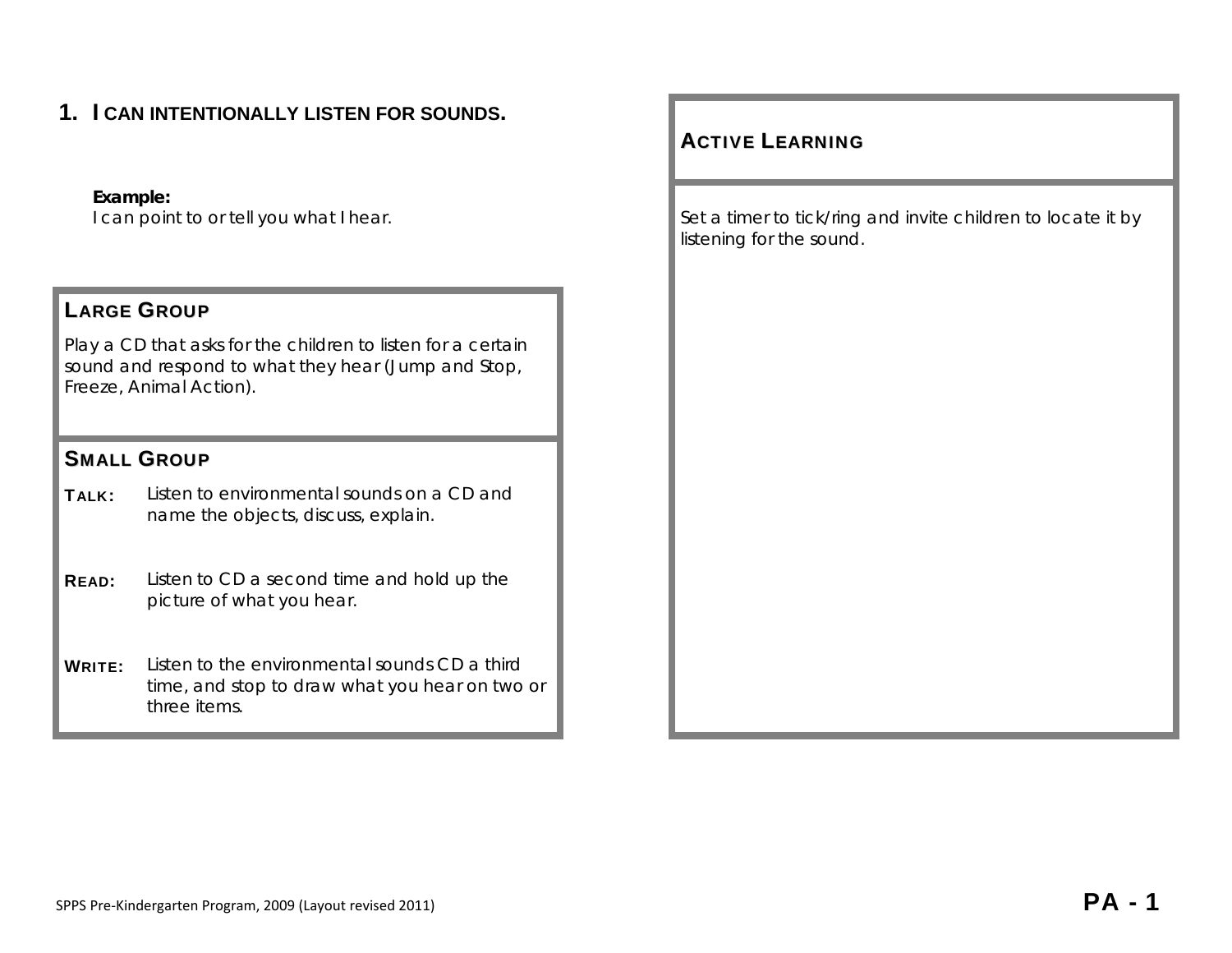**2. I CAN TELL THE DIFFERENCE IN THE SOUNDS AROUND ME.** 

#### **Example:**

I can tell you which sound is the dog barking and which sound is the bell ringing.

## LARGE GROUP

Use a set of bells or any instrument that is capable of making more than one pitch. Play them for the children and talk about the different sounds they make. Label high, medium and low sounds. For a high-pitched sound, have the children reach up high, medium-pitched sound put their hands on the hips and a low-pitched sound touch the ground.

# SMALL GROUP

- TALK: Show children three objects that make different sounds (bell, alarm clock and a pen that clicks). Try out the items; listen to and talk about the sounds that they make.
- **READ:** Put a picture and name of each of these items on a single piece of paper. Hide the items under a blanket or table. When you make the sound, have the children point to the item that makes that sound.
- **WRITE:** Have the children think about other things that make silly sounds. Interactively write a list of items that you could gather to play the same game tomorrow.

# **ACTIVE LEARNING**

Set up a cell phone in the room to ring. Invite a child to close his eyes, listen for the ring and point to the direction of the phone. That child then moves it for the next person to listen and point.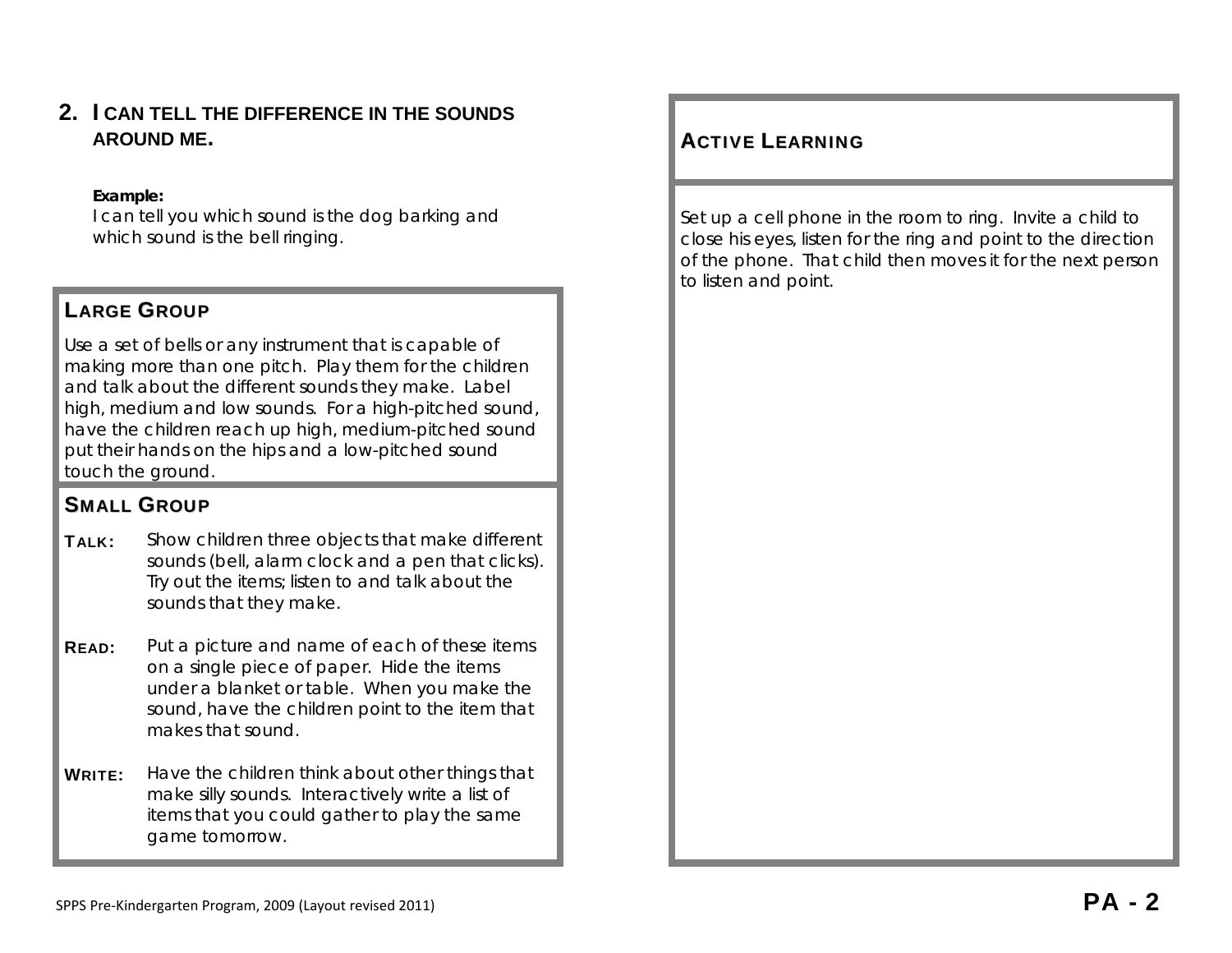**3. I CAN HEAR THE DIFFERENCE BETWEEN LANGUAGE AND OTHER SOUNDS.** 

#### **Example:**

I can tell a teacher which sound is language and which sound is not language.

#### LARGE GROUP

Before group time, tape record the children saying hello to a friend. Between each child, play music. Listen to the tape and have each child stand up when they hear their own voice.

#### SMALL GROUP

TALK: Have children talk into a tape recorder, saying hello to a friend, for example.

**READ:** Play the tape and have children point to a picture of which friend is talking.

**WRITE:** Play a tape of children talking mixed with environmental sounds (phone, door closing, running water, animal sounds). When they hear a sound other than talking, stop the tape and have them draw what they hear.

## **ACTIVE LEARNING**

Have the children identify and tape record sounds they hear, both language and non-language sounds.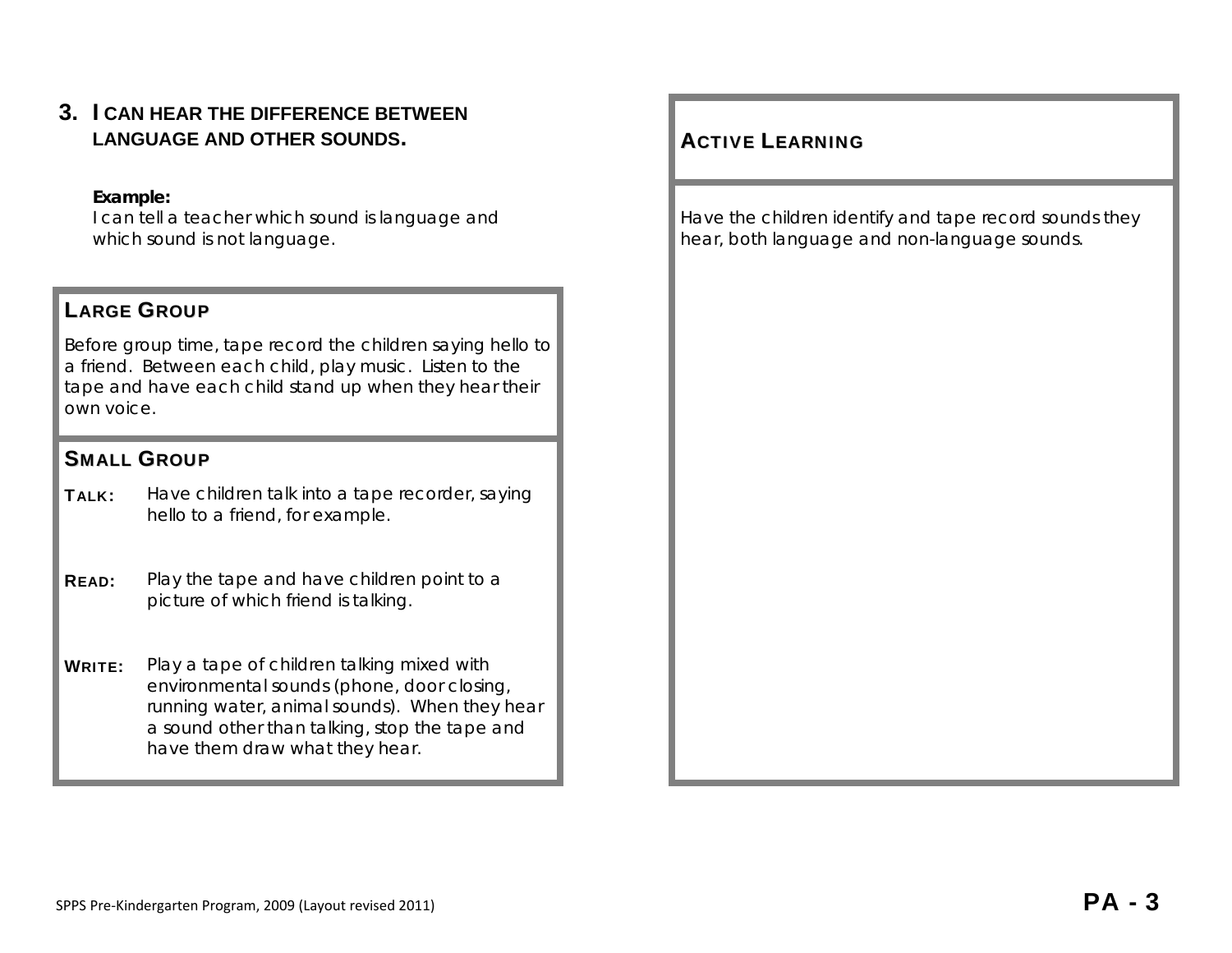**4. I CAN REMEMBER AND REPEAT A PATTERN OF SOUNDS.** (MEMORY) And the state of the state of the state of the state of the state of the state of the state of the state of the state of the state of the state of the state of the state of the state of the state of the

#### **Example:**

When I hear my teacher clap a simple pattern, I can repeat what she clapped.

#### LARGE GROUP

Introduce rhythm sticks to your students. Have the children repeat a pattern you have created with rhythm sticks.

## SMALL GROUP

TALK: Talk with the children about how you could write down a pattern that you clap. For example, put an X on the paper for each clap and leave a space to represent the size of the pause. X X XXX.

- **READ:** Write down some clapping patterns in the way they suggest, and then clap them. Have the children point to the picture pattern that matches the clapping they heard.
- **WRITE:** Clap a simple pattern and have the children write what they hear.

## **ACTIVE LEARNING**

Set up instruments in the classroom and model making simple patterns using one or more instruments.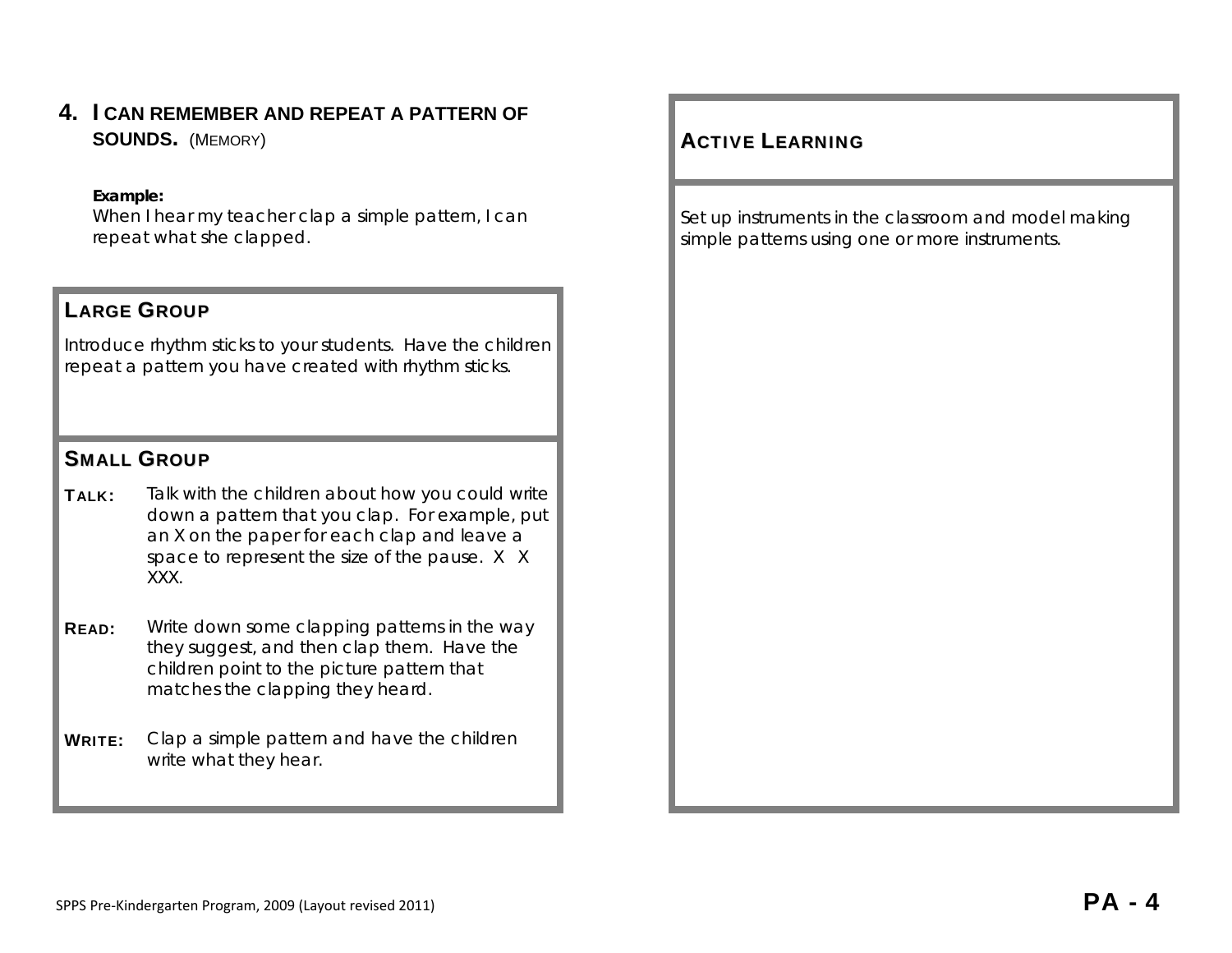# **5. I CAN REMEMBER AND REPEAT A SEQUENCE OF**

**WORDS.** (SEQUENCING) ACTIVE

#### **Example:**

When my teacher says, "The chair is red," I can say, "The chair is red."

## LARGE GROUP **Large Service Contract Contract Contract Contract Contract Contract Contract Contract Contract Contract Contract Contract Contract Contract Contract Contract Contract Contract Contract Contract Contract Contra**

Play the game "Repeat after me." The teacher states a simple noun phrase, and the children repeat it. (*My red chair. The purple cow. A tall tree.*) Gradually increase the difficulty of the sentence structure (*This is my red chair. Have you seen a purple cow? That tree is really tall.*)

# SMALL GROUP

- $\text{Ta}_{\text{I}}$   $\kappa$ : Have a conversation with the children about playing cards. Ask if any of them have played a card game before, what games they have played, who they play with, etc. Practice the statement "Do you have a …" with children before beginning the game.
- **READ:** Read the directions for the "Go Fish" game to the children. Re-write in simple terms if you need to. Pass out cards and play the game with the children.
- **WRITE:** Play several times charting who the winner is in each game. Talk about how we will all be a winner sometimes.

## **ACTIVE LEARNING**

As needed, support students by giving them suggested ways to say what they mean during Active Learning. For example, "You can say…" "Can I have a turn?" "Please don't do that." "Would you like to play?" "I like your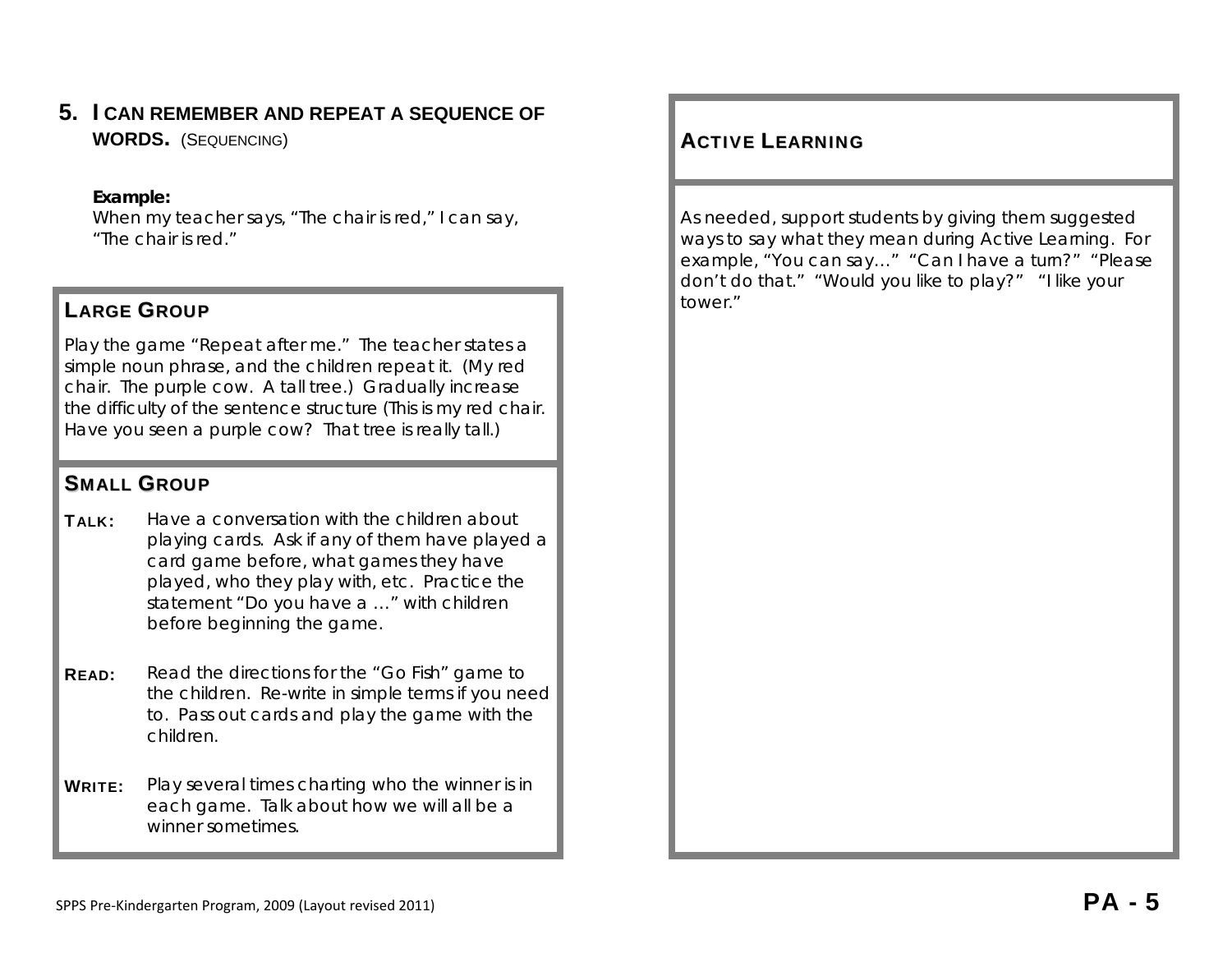**6. I CAN ISOLATE A PARTICULAR SOUND WITHIN A GROUP OF SOUNDS.** (FIGURE GROUND) **ACTIVE** 

#### **Example:**

When the bell rings during Active Learning I can respond to it.

#### LARGE GROUP

Talk with the children about how we can use our ears for listening and learning. Say, "I can hear a [what you hear]. I want you to raise your hand if you can hear it too?" Play "I hear with my little ears" and after practicing a few times, have the children take turns saying what they hear.

#### SMALL GROUP

- TALK: Go on a listening walk. Talk about what you hear.
- **READ:** Have the children look at each others pictures and share what they heard and drew. Then talk about how they heard different things. Were they able to hear all of those things at one time? Point out how they had to listen carefully to choose just one thing out of all the different sounds that they heard.
- **WRITE:** Sit in a certain place and have each child draw a picture of one thing that they hear.

# **ACTIVE LEARNING**

#### **Listening Center:**

Play a tape with ordinary home sounds and have pictures of objects for children to match with the sounds they hear.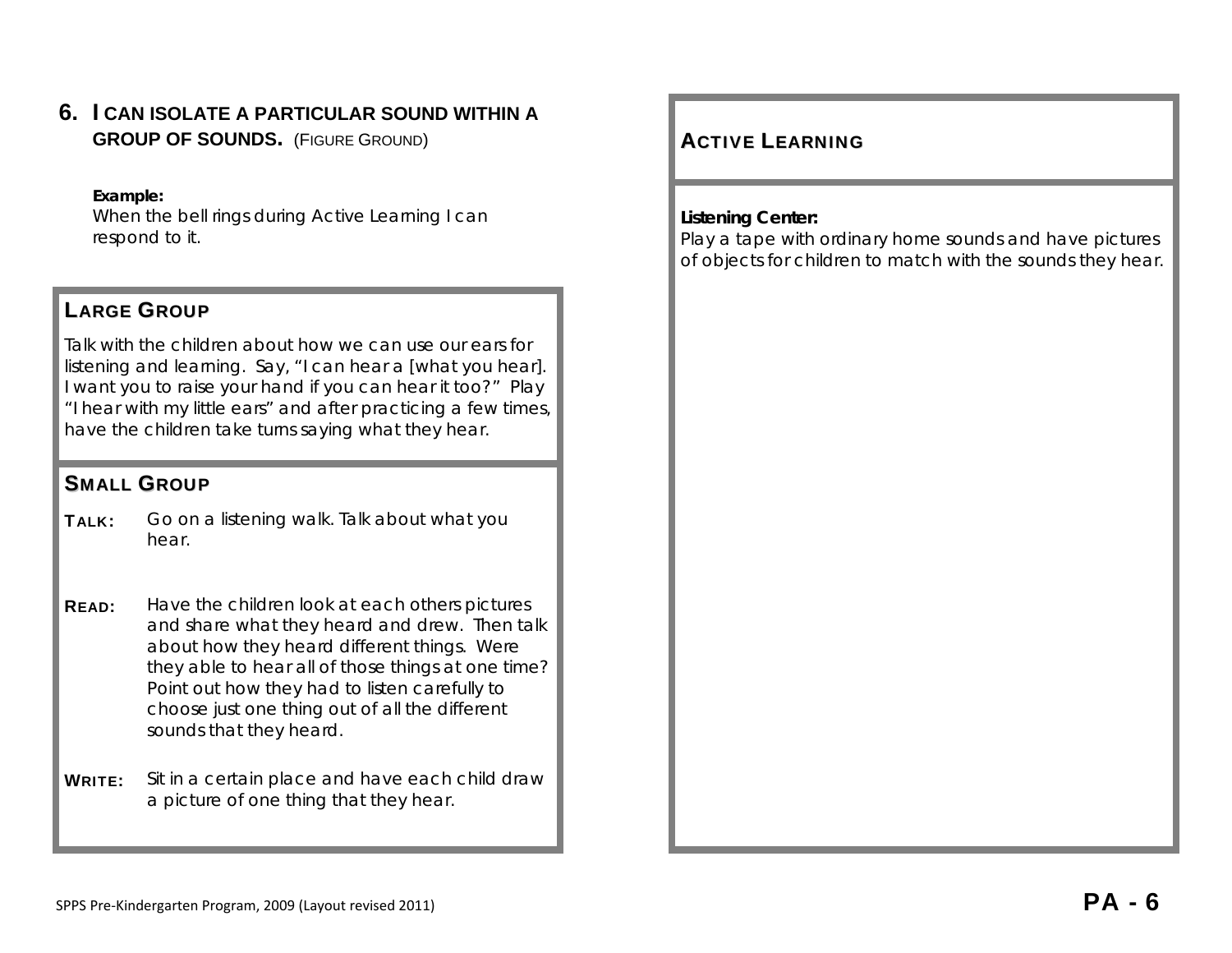# **7. I UNDERSTAND THAT LETTERS HAVE SOUNDS.**

(SOUND/SYMBOL)

#### **Example:**

I try to say the sounds of the alphabet letters, but I don't know all of the sounds yet.

#### LARGE GROUP

Using alphabet chart or "Alphardy" by Dr. Jean, group points to and sings letter sounds.

## SMALL GROUP

TALK: Children identify the first letter of their names. Teacher asks child to attempt the sound; teacher supports if needed.

READ: Group reads first letter of each child's name in the group.

WRITE: Children write the letter of their first name and a friend's name. Children say the sound to the teacher before exiting the group.

## **ACTIVE LEARNING**

Using "Handwriting without Tears" manipulatives or blocks, children make letters. Teacher can engage with the children to talk about letter sounds.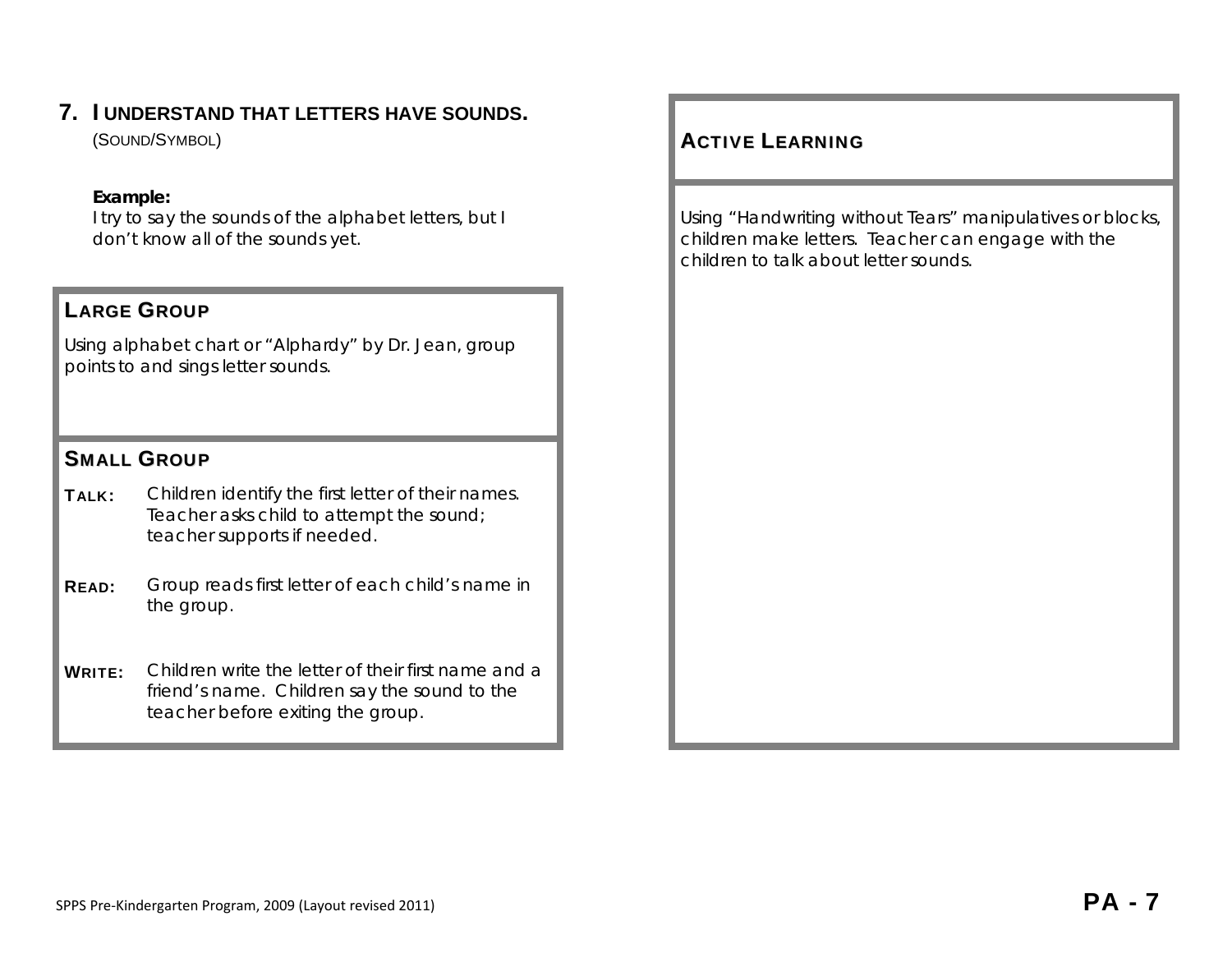#### **8. I CAN HEAR AND IDENTIFY EACH WORD IN A SENTENCE.**

#### **Example:**

When my teacher says "The red book is open," I can repeat the same sentence.

#### LARGE GROUP

During your Morning Meeting, have the children play a game with you called "Repeat after me." You can start with simple clapping patterns, and then give them a simple sentence to repeat.

#### SMALL GROUP

- **TALK:** Have the children play the "Repeat after me" game with a friend. Give them some examples of simple sentences that they can use. ("I like books." "I can jump." "The red ball…")
- **READ:** If your children have an understanding of oneto-one correspondence in print, you can write their sentences and re-read them together.

WRITE:

## **ACTIVE LEARNING**

As children struggle with articulating what they need to tell others during this time, help them by giving them phrases that they can repeat. This will help them work with new oral structures as well as support their social skills.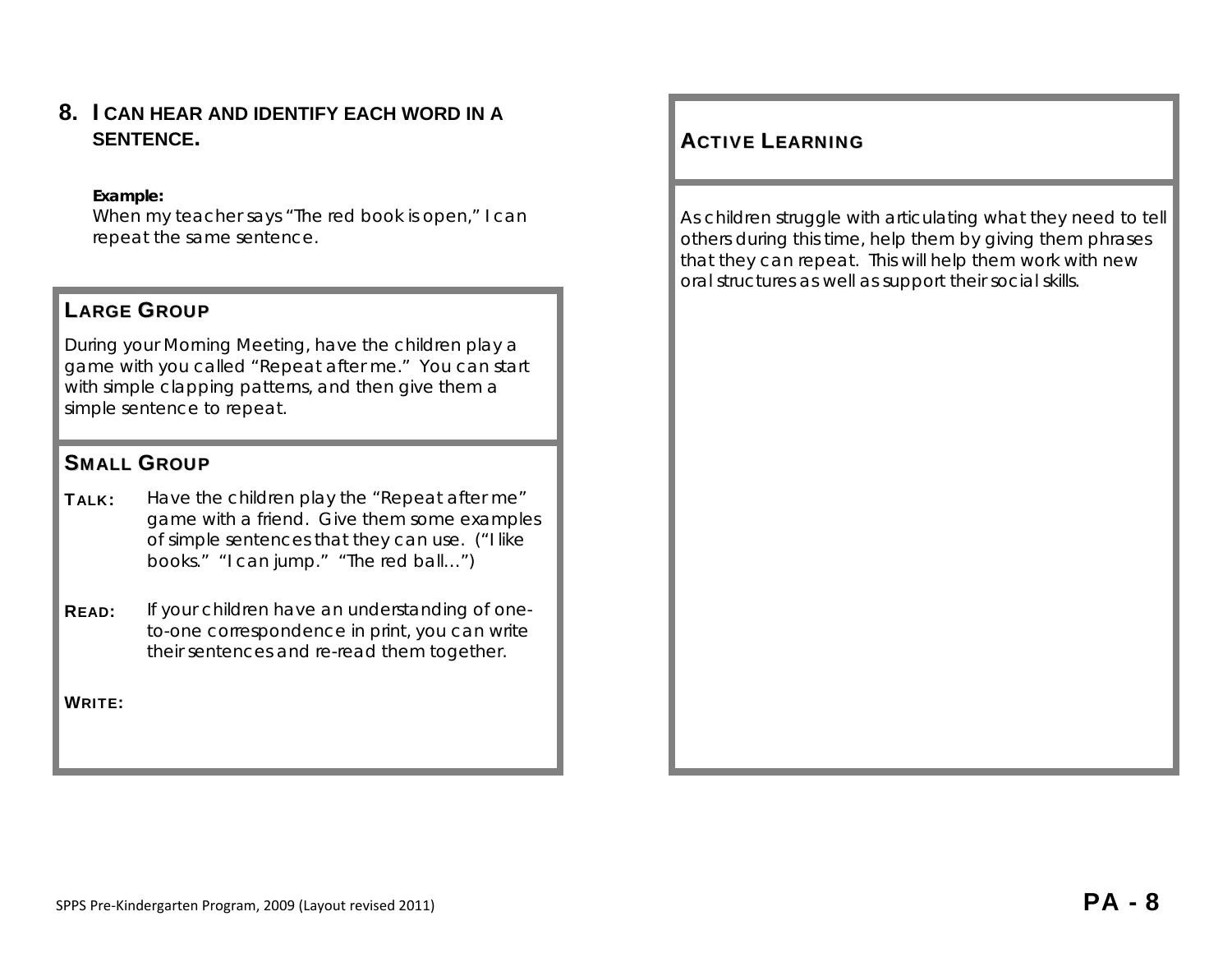## **9. I CAN COUNT THE NUMBER OF WORDS IN A SENTENCE OR PHRASE.**

#### **Example:**

When my teacher says a short sentence, I put up a finger to represent each word.

# LARGE GROUP

Choose a book for Read Aloud with a patterned text such as Brown Bear, Brown Bear. After the children are familiar with "Brown bear, brown bear, what do you see?" stop on that page and explain to them how you would like them to clap each word as you say it. Try it together, talk about how many words are in the first part of the sentence and how many are in the second part. How many words are there all together? Count them on the page to see if they are right. Go through the book again, and clap out each pattern page. Remind them that they are clapping each word they hear.

# SMALL GROUP

TALK: READ: WRITE: Use the same pattern book and have the children help you make a Shared Reading. Talk about the parts in the book that say the same thing over and over. Clap how many words are in the sentence. Have someone write down how many words are in the sentence so you can check your writing later. Suggest that you write it big so they can help you read it. Have the children repeat each word and watch as you write each one on a sentence strip. Cut each word apart in front of the kids and count the words you see. Check to see if it matches the number you wrote down. Now put the words in a pocket chart and re-read

what you wrote together. Does it match the book? Do we have every word written down?

## **ACTIVE LEARNING**

Put your Shared Reading in the Reading Center with some small pointers. Let the children practice reading and counting the words on their own.

Ask: "How many words are there? How do you know? What if I covered up the words, would you still hear that many words? Let's try it. I'll say it, and you put a finger up for every word I say, and then we'll count how many words you hear."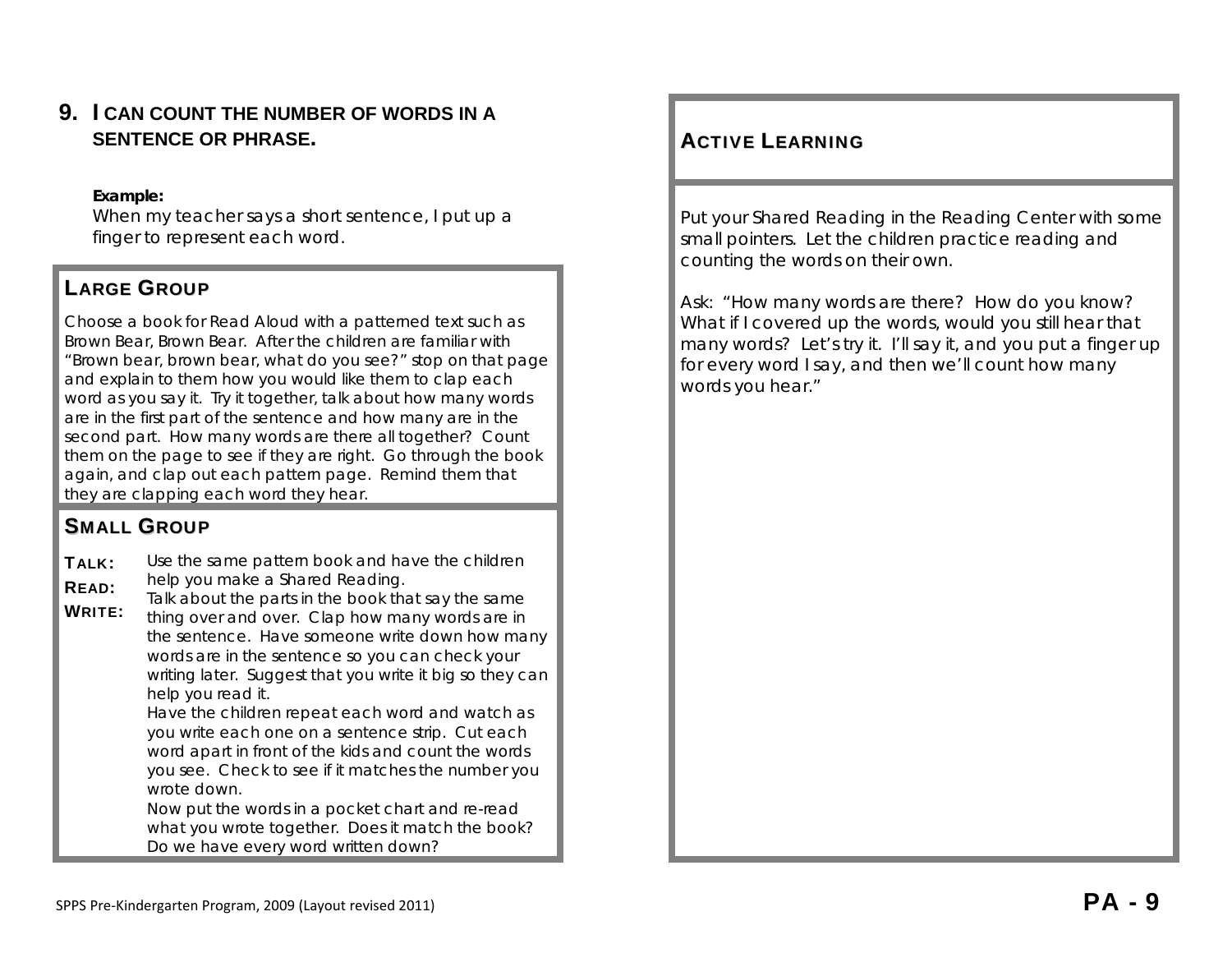# **10. I ENJOY LISTENING TO RHYMES IN LANGUAGE.**

#### **Example:**

My teacher rhymes with my name, reads nursery rhymes and rhyming books like Dr. Seuss and rhymes different words throughout the day.

## LARGE GROUP

Read/chant the same Nursery Rhyme each day during one of your Transition times. For example, chant *Little Bo Peep* every day when you want the children to line up for lunch.

#### SMALL GROUP

- TALK: Have an elaborated conversation about the Nursery Rhyme. Point out the rhyming words to the children and explain that the words rhyme because they sound the same at the end.
- **READ:** Read a Nursery Rhyme to the children.
- **WRITE:** Let the children draw a picture of the Nursery Rhyme.

#### ACTIVE LEARNING

Set out rhyming props throughout the room for children to access on their own.

**Reading Center:** Set out props that match a rhyme (Jack be Nimble's candle stick for children to jump over on their own and say the rhyme with their name in it.)

Flannel board sequence of a rhyme they can reenact

**Listening Center:** Rhyming songs/stories

**Math Center:** Match rhyming words lotto

**Dramatic Play:** Act out a rhyme (Little Miss Muffet is a fun one!)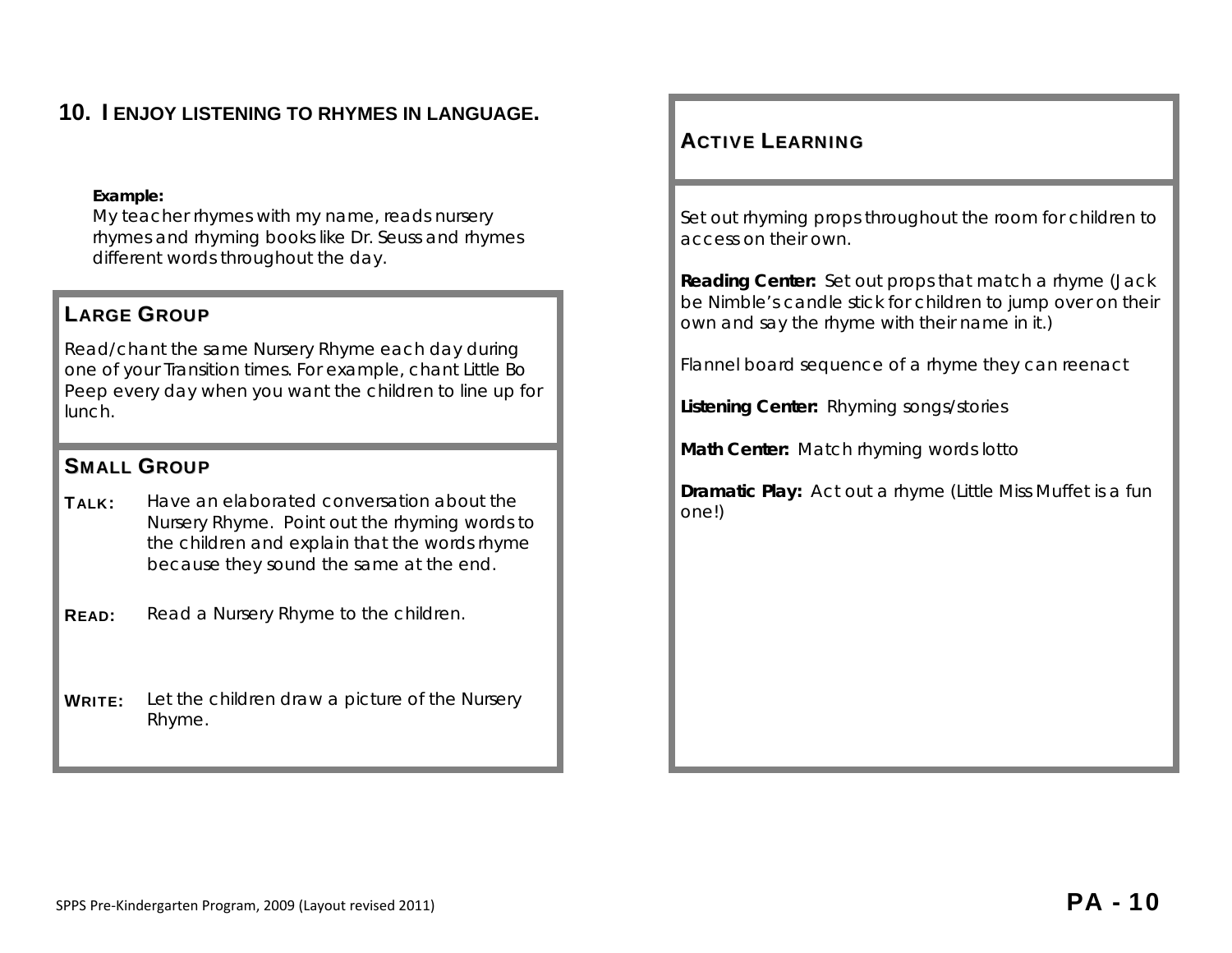## **11. I CAN TELL IF WORDS SOUND THE SAME AT THE END.** ACTIVE

#### **Example:**

I can tell that bell and shell sound the same at the end, and I know that bell and cow do not sound the same at the end.

## LARGE GROUP

As children come into the classroom in the morning, hold up pairs of pictures, some that rhyme and some that do not. Have them give you thumbs up if they rhyme or thumbs down if they do not.

#### SMALL GROUP

- **TALK:** Rhyme with the children's names. Have the children tell you which child you are thinking of by giving them a rhyme to that child's name. ("I'm thinking of a girl's name that rhymes with PAN. Yes, it's Ann!")
- **READ:** Read a rhyming book and have the children help you identify the rhyming words.
- **WRITE:** Have the children help you tally how many rhyming sets you found in the whole book.

# **ACTIVE LEARNING**

Tape pictures of rhyming words to some of your blocks in the block center. Have the children find the blocks that rhyme and set them together. Build a rhyme tower.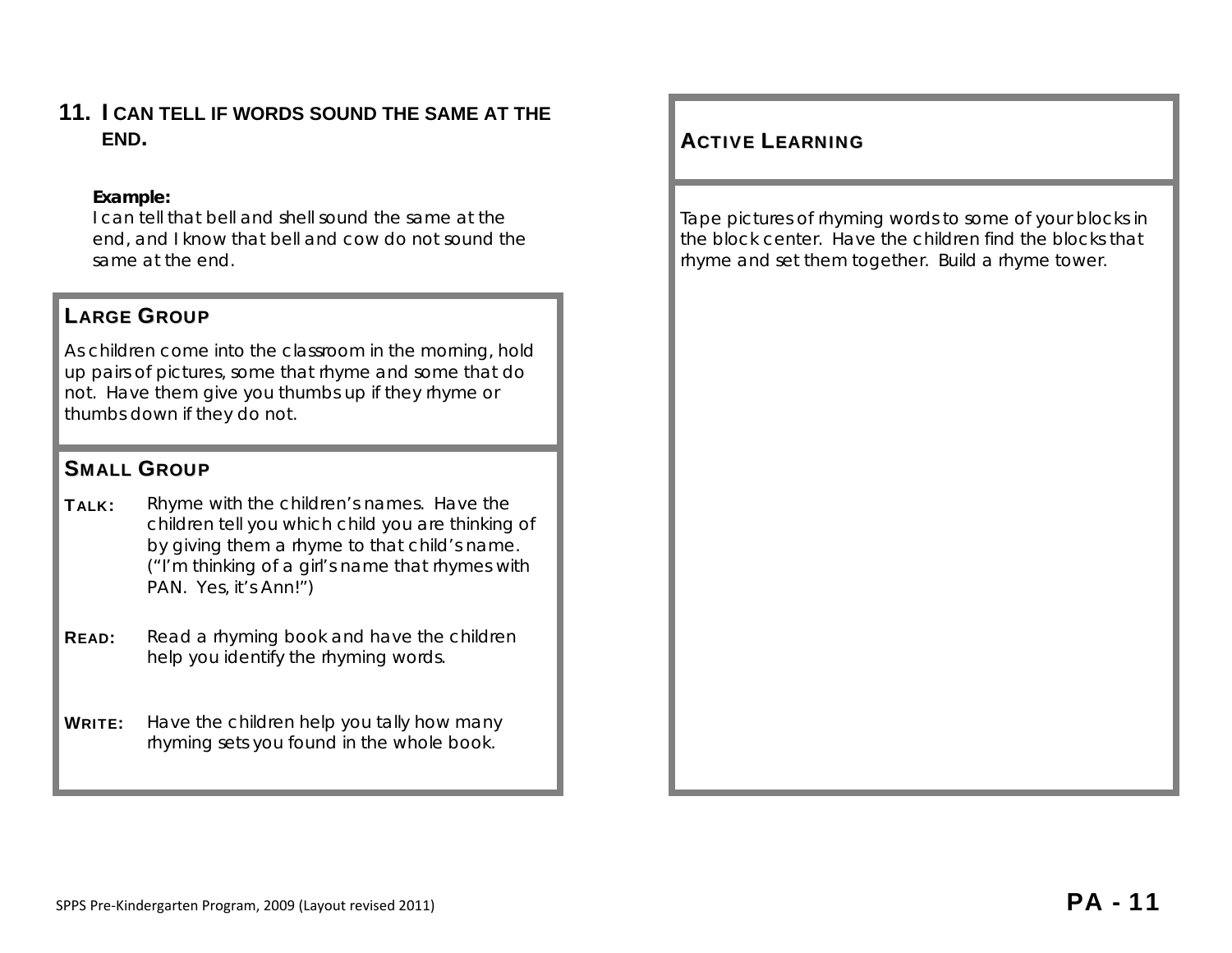# **12. I CAN TELL YOU WORDS THAT RHYME.** (PRODUCE)

#### **Example:**

I can say and make up real or silly words that rhyme. When my teacher asks me to tell her a word that rhymes with cat, I can say "bat, fat, mat, pat, rat, lat…"

Play a game of freeze dance. When the music stops, either say out loud or hold up a picture/object. Have the children shout out a word that rhymes before you begin the music again. For example, stop the music and say "hat" or hold up a hat, and they have to say a silly or real word that rhymes with it.

#### SMALL GROUP

- TALK: Pause on each page and have children make up a word that rhymes with one of the illustrations or key vocabulary words.
- READ: Read one of the *School-Home Partners in Learning* books. Tell the children you are going to play a game where you make up rhyming words.
- **WRITE:** Say a word out loud from the story you just read. Have the children draw a picture of a word that rhymes with the one you just said. (You say cat; they draw a picture of a hat.)

#### ACTIVE LEARNING

Set out a rhyme that you have worked on as a Shared Reading. Have children help you change the rhyme to add different rhyming words. Make them silly or real words; either one still helps the children understand rhyme means words that sound the same at the end! You can **LARGE GROUP EXECUTE:** The words on cards to read back to the whole **LARGE GROUP** group during Regroup to Revisit.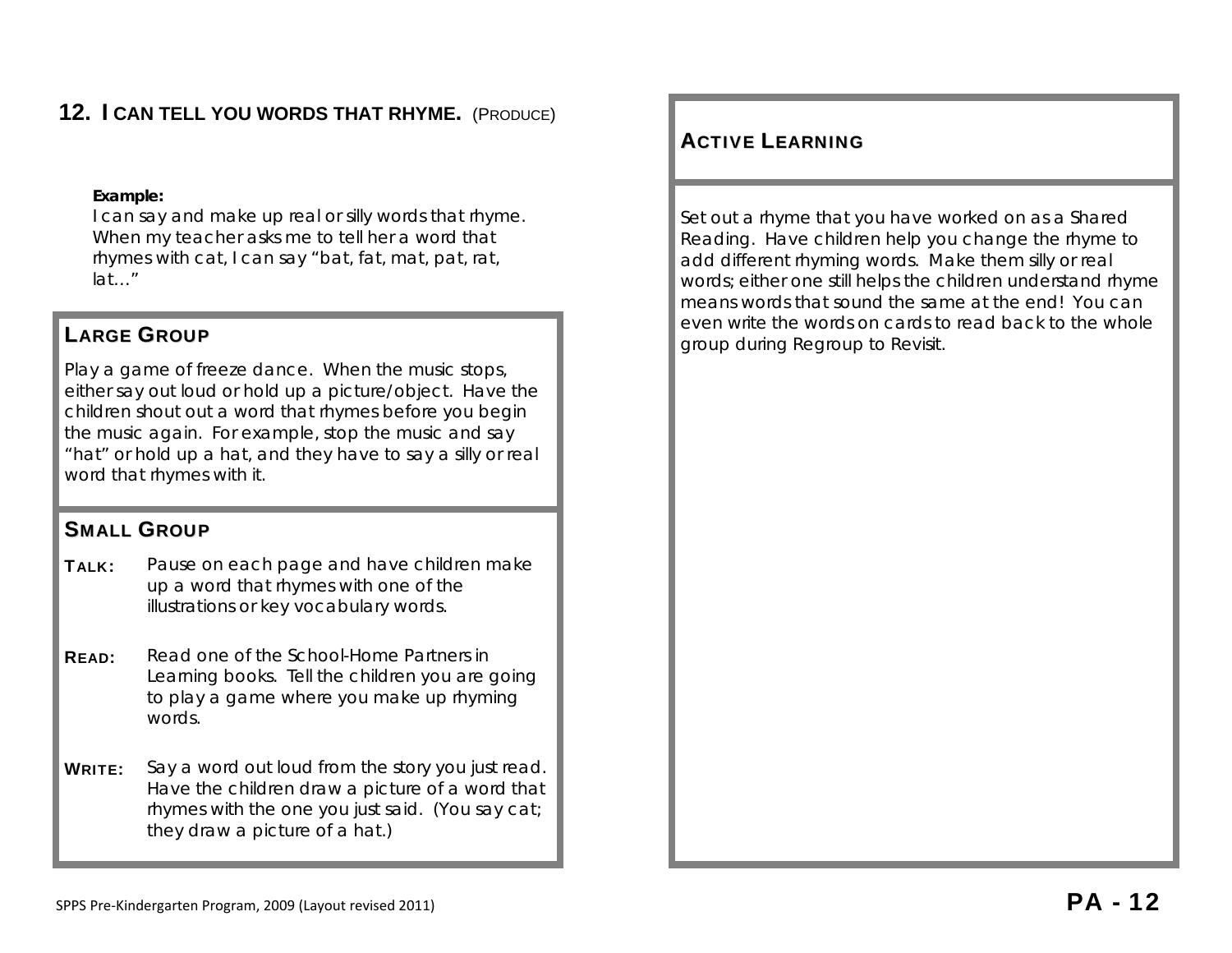# **13. I CAN HEAR THE SYLLABLES IN WORDS.**

#### **Example:**

I can say my name slowly, pausing at each syllable break.

# LARGE GROUP **LARGE GROUP**

Slowly chant the children's names during Greeting. Have the children repeat the name, and for each syllable have the children place their hands on a different body part (head for the first syllable, shoulders for the second syllable, knees for third, toes for the fourth, etc.).

#### SMALL GROUP

**TALK:** Choose a group of objects with one, two and three syllable names (hat, pencil, book, eraser). Lay the items out on the table and talk about what the children know about these items. Make sure you label each item and introduce the idea that each of these words has parts/ syllables.

- **READ:** Have children choose an item from the bag, name the item and clap the syllables in the item name.
- WRITE: Because this is focused on sound identification, do not take the words to writing. You could have the children draw other objects they know that have one, two or three syllables.

#### ACTIVE LEARNING

Put a pocket chart in the Reading Center with the children's pictures on it. Have the children say their friends' names and practice finding the parts and using "head, shoulders, knees and toes" movements to show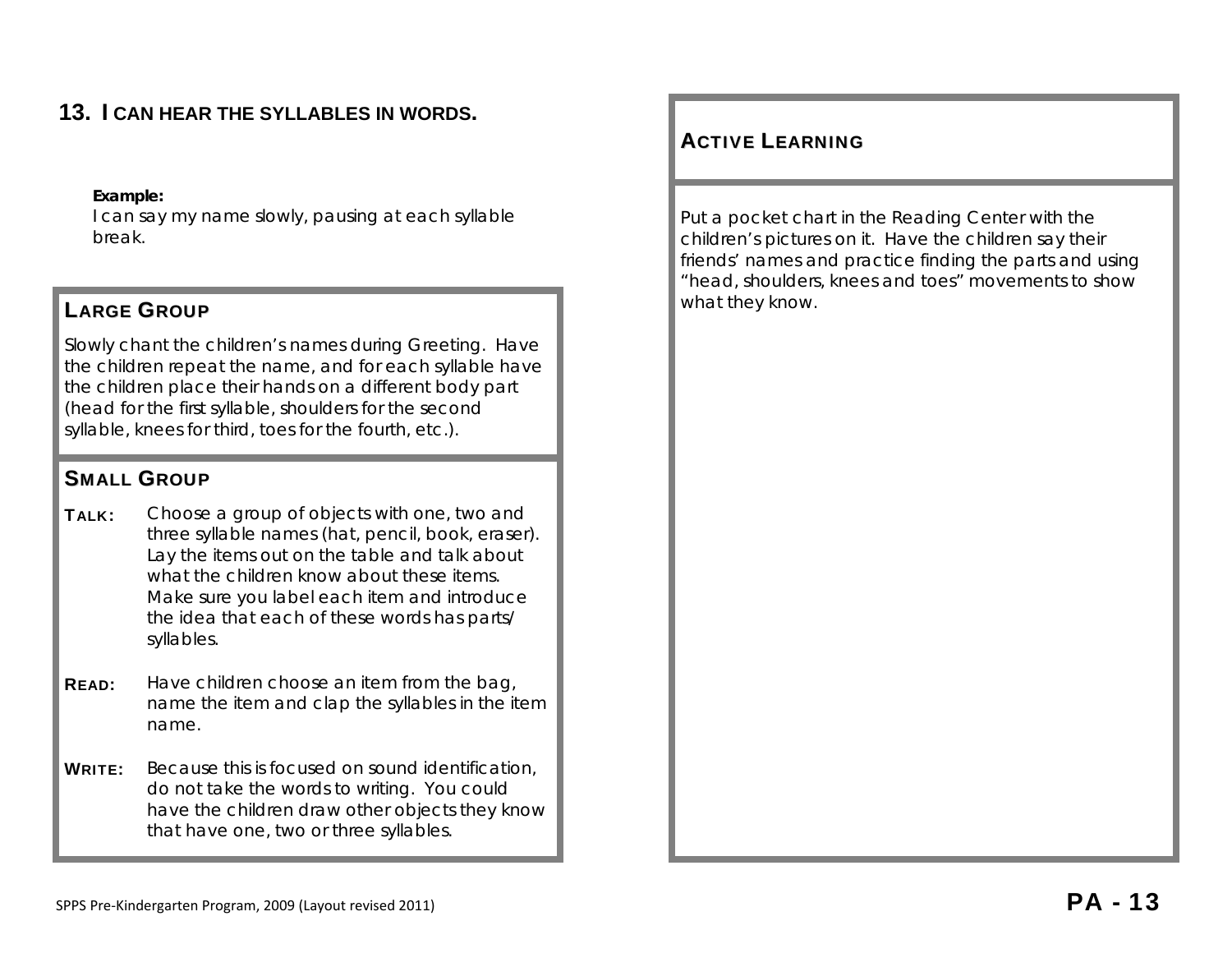# **14. I CAN COUNT THE SYLLABLES IN A WORD.**

#### **Example:**

When my teacher says a word, I can tap each syllable I hear in the word.

During Greeting, using rhythm sticks, tap the children's names by syllable. Have the children count and hold up the number of fingers that match the number of syllables they hear in each name.

#### SMALL GROUP

- **TALK:** Tap the children's names with rhythm sticks. Have the children find a friend that has a name with the same number of syllables as theirs.
- **READ:** Set out three pictures of hands, one hand, two hands and three hands. Have them hold up the picture that matches the number of claps in each name as you clap it.
- **WRITE:** Write the numbers 1, 2 and 3 and put them into a pocket chart. Have children sort their names into columns according to how many syllables they have.

#### ACTIVE LEARNING

Set out a bag of objects in the Math Center with the numerals 1, 2 and 3. Have the children sort the objects into piles according to how many syllables are in the word.

You could also use children's name cards or pictures and **LARGE GROUP Example 2** and the matrix of them by syllables.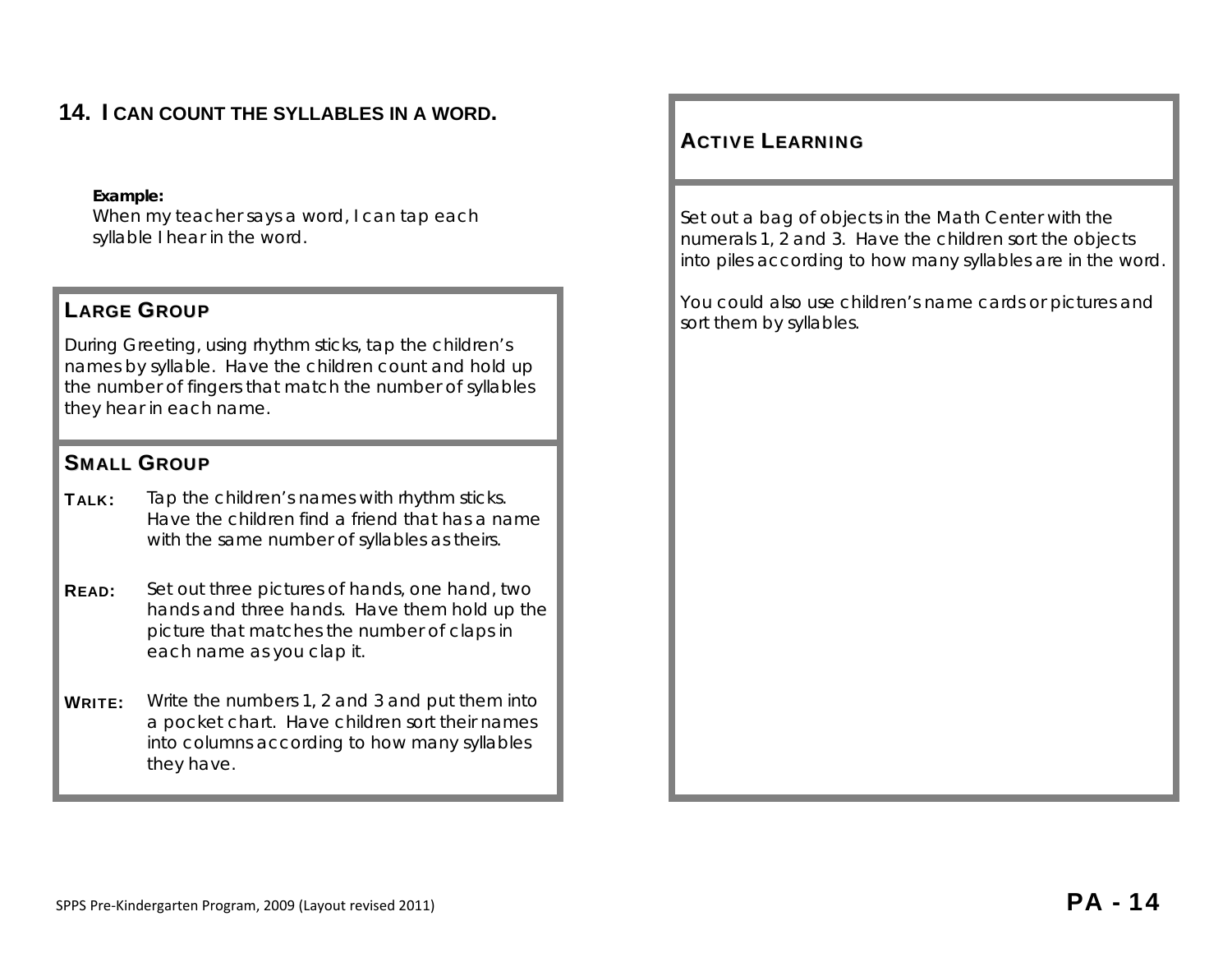# **15. I CAN PUT WORDS TOGETHER BY SYLLABLE.**

#### **Example:**

When my teacher says "Min-ne-so-ta" I can put it together to say Minnesota.

## LARGE GROUP

During Transition times, play the game "I'm thinking of…" ("I'm thinking of a word with two syllables [pen-cil]." Then have the children guess the word. Use two, three and four syllable words.

During a dialogic Read Aloud, if you get to a long word you want the children to know, take a minute to say the word in syllables and have them help you put it back together into one word.

# SMALL GROUP

 $T$ AI K: READ: WRITE: Talk with the children about some of the big words they know. Have them give you some examples. Define the words if you need to. Then choose three or four to write down.

> Tell the children you are going to write some of their words down so you can remember them.

When they are finished coming up with "big" words," choose one or two to read back to the children. Have the children help you take each word apart and say it in syllables. (Do this orally, not in writing.) Have them take the words apart and put them back together again with you or with a partner.

## ACTIVE LEARNING

Notice the "big words" that children are using in the Dramatic Play area. Point out to them as they are playing what big words they are saying, and how many syllables are in the words they are choosing. For example, "Appointment is a big word. Let's take it apart by syllables: a-point-ment. It has three syllables. Appointment is a big word."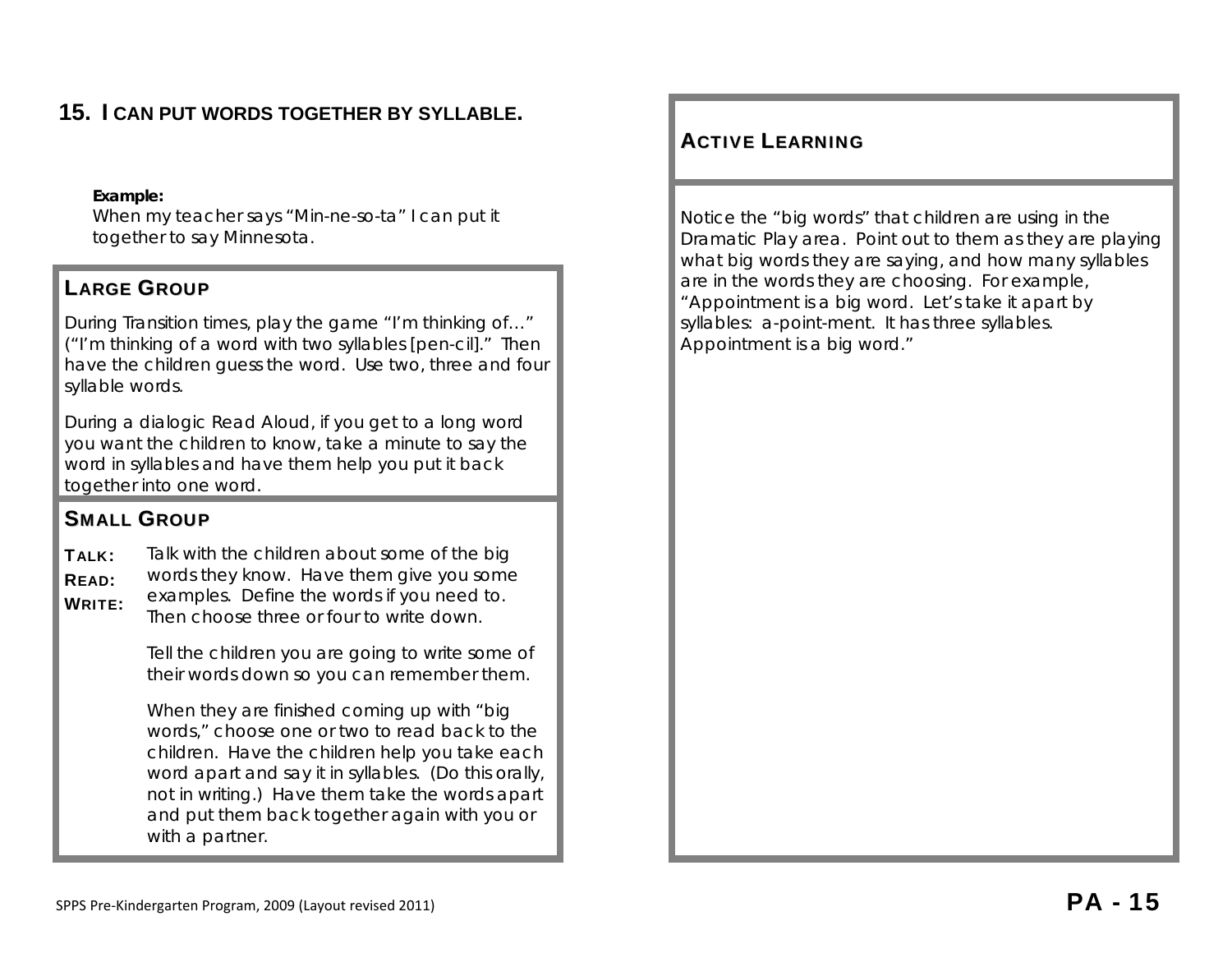# **16. I CAN TAKE A WORD APART BY SYLLABLES.**

#### **Example:**

When my teacher says a word like potato I can separate it into syllables, po-ta-to.

#### LARGE GROUP

As a Greeting, say each child's name separated into syllables. Have everyone repeat the name in syllables. As the children get better at doing this, a child can say their name, and the rest of the group can repeat it back in syllables.

#### SMALL GROUP

- TALK: Say the children's names. Talk about how many parts are in each of their names. Make a tape recording of the children saying their names by syllable.
- **READ:** Play back the tape recording and find the card (below) that matches the number of syllables in each child's name.
- **WRITE:** Make cards with an X for each part of the child's name. (Grace would have one X. Tarnue would have X X, and Samantha would have X X X.)

#### ACTIVE LEARNING

Use the Small Group tape recording and X cards for the children to practice counting syllables in the Listening Center.

Put pictures of the children on a table in the Reading Center. Have the children say the friends name, separate it by syllables, count the syllables and set the picture on the card with the right number of X's.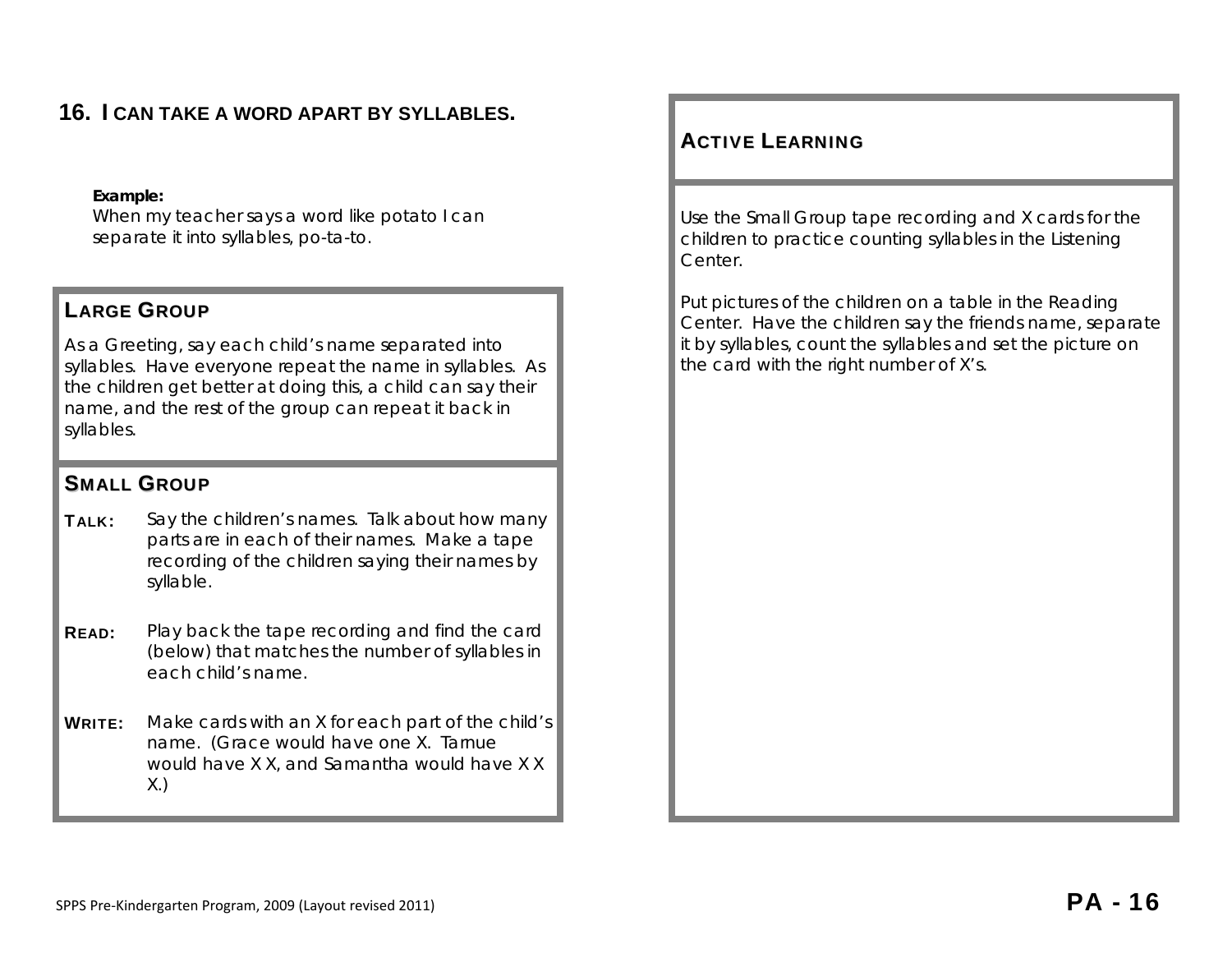## **17. I CAN PLAY WITH WORDS BY TAKING A SYLLABLE OUT OF A WORD.**

#### **Example:**

I can change the word tomorrow by taking off the first syllable (to) and just saying (morrow).

As you write your Morning Message, leave a syllable out of a known word, such as today. When you get to that part in the reading, read it as it is written and stop for the children to comment on the fact that it is missing a part. Say, "Oh, you are right it is missing the first syllable." Have them tell you what it should say. Then write in the missing syllable and read it again.

# SMALL GROUP

TALK: Have a conversation with the children about some of the big words they know. Ask them if they could tell you what you are saying if you leave off a part of a word. (Ex: If you say "I want an e-phant," could they tell you are talking about an elephant? Try it with a few words, (to)mor-row, (spa)ghet-ti. Use a sentence if you have to, as in "I use a (pen)cil to write my name." Point out how funny those words are when they are missing a syllable and see if they want to try.

- **READ:** Give each child a picture of something that has two or three syllables. Have the child say the word in syllables with your help, then leave off a syllable when they are saying it, and have a friend try to figure it out.
- WRITE: This is a sound only activity. If they do anything in writing it should only be to write down how many syllables are in the word they are trying.

## **ACTIVE LEARNING**

Using picture cards of two and three syllable words, play a "silly word game." Say the words slowly, exaggerating the syllables. Have children drop the first syllable off and say the word. Then drop off the last syllable and see what the word sounds like. Have fun with it, try it with the children's **LARGE GROUP CALCE FIND THE CANCE CROUP CALCE AND THE CANCE CAN BE REALLY FIND TO A LARGE GROUP CALCE AND THE CAN BE REALLY FUNDS CALCE AND THE CAN BE REALLY FUNDS CAN BE REALLY FUNDS CALCE AND A LARGE GROUP**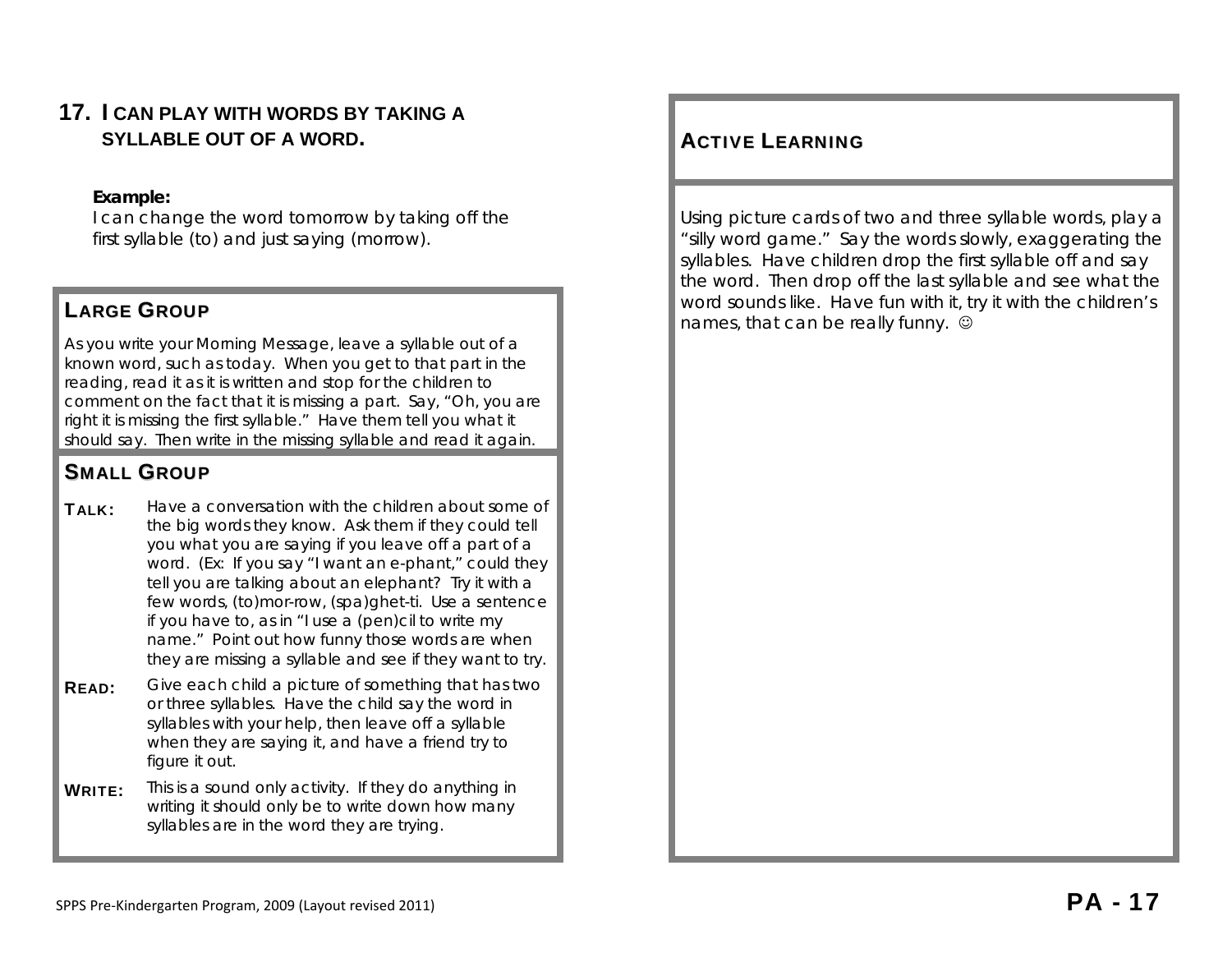#### **18. I ENJOY LISTENING TO ALLITERATION IN LANGUAGE.**

#### **Example:**

My teacher says words that start with the same beginning sound as my name, and she reads books that have words that start with the same beginning sound.

#### LARGE GROUP

At lunch or snack time, say alliterative words. For example, name what each child is eating like "gobs of grapes" or "cool crispy crackers." Refer to children using their name and an alliterative word like "radical Rebecca" or "dynamite Dena."

## SMALL GROUP

TALK: Read a book with a lot of alliteration. Identify the words that start with the same sound. Point out to the children that those words all start with the same sound.

**READ:** Pull a sentence out of the book and write it on a sentence strip to use as a Shared Reading. (Ex: Peter Piper picked a peck of pickled peppers.)

> Read the sentence and have the children listen for the beginning sound. Ask what other words they can think of that start with the same sound. Then change some of the words in the shared reading to what they came up with and re-read. (Ex: Peter Piper picked a peck of purple people.)

**WRITE:** In this activity focus on the sound they hear at the beginning of the words, not the print.

## **ACTIVE LEARNING**

As children play in the centers, give them affirmations using a series of alliterative words (silly or real). For example, if a child is building a tower, say "Maureen is making a cool, crazy, creative, cunning tower out of her blocks. Look at her go! She's already used 14 blocks."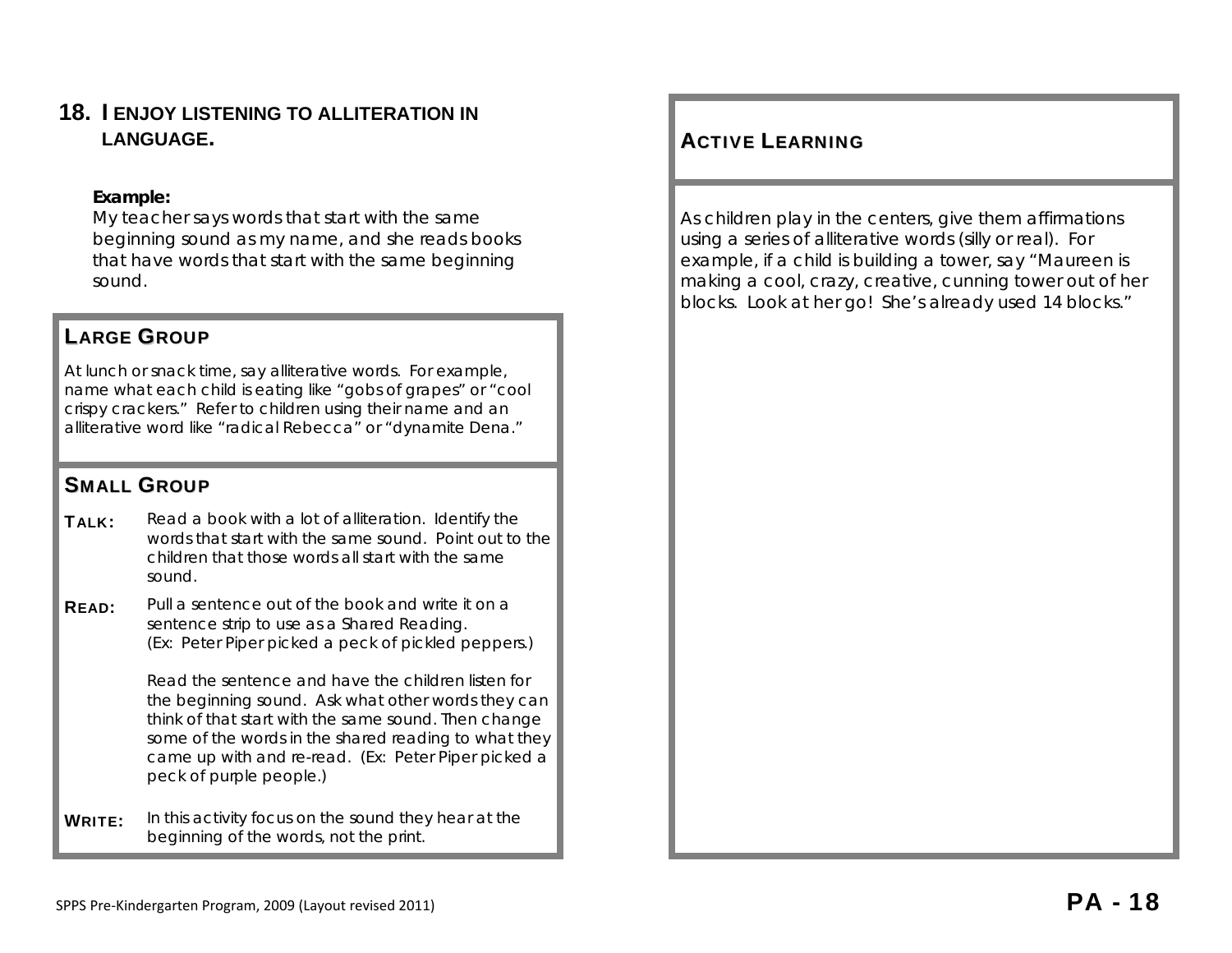#### **19. I CAN TELL IF WORDS SOUND THE SAME AT THE BEGINNING.**

#### **Example:**

I can tell you that boat and bell sound the same at the beginning, and boat and dog do not.

## LARGE GROUP

As a Greeting activity, go around the circle and say each child's name and then add a word that starts with the same sound (Sam Sandwich). As children get better at this they can say their own name and a word that starts with the same sound. (Remember that Jose starts with the same sound as Horse, not Jam.)

# SMALL GROUP

TALK: Introduce each object to the children and have an elaborated conversation about the object. Stress the beginning sound of each object as you talk about it.

**READ:** Choose a beginning sound to focus on, and gather a group of objects that include some that start with the chosen sound and some that do not. Have the children find the objects that start with the same beginning sound.

WRITE: Let the children each choose one of the objects that start with the same beginning sound. Let them draw a picture of the object, and then bind the pages together to make a beginning sound book (do not add words to the book, only draw pictures).

## **ACTIVE LEARNING**

Find and cut out pictures from magazines. Make sure to find 2 or more pictures that start with the same beginning sound. If possible, connect the pictures to your current Area of Study. Encourage children to sort the pictures into beginning sound groups. Leave the magazines out, and allow them to look for more pictures that start with the same beginning sounds.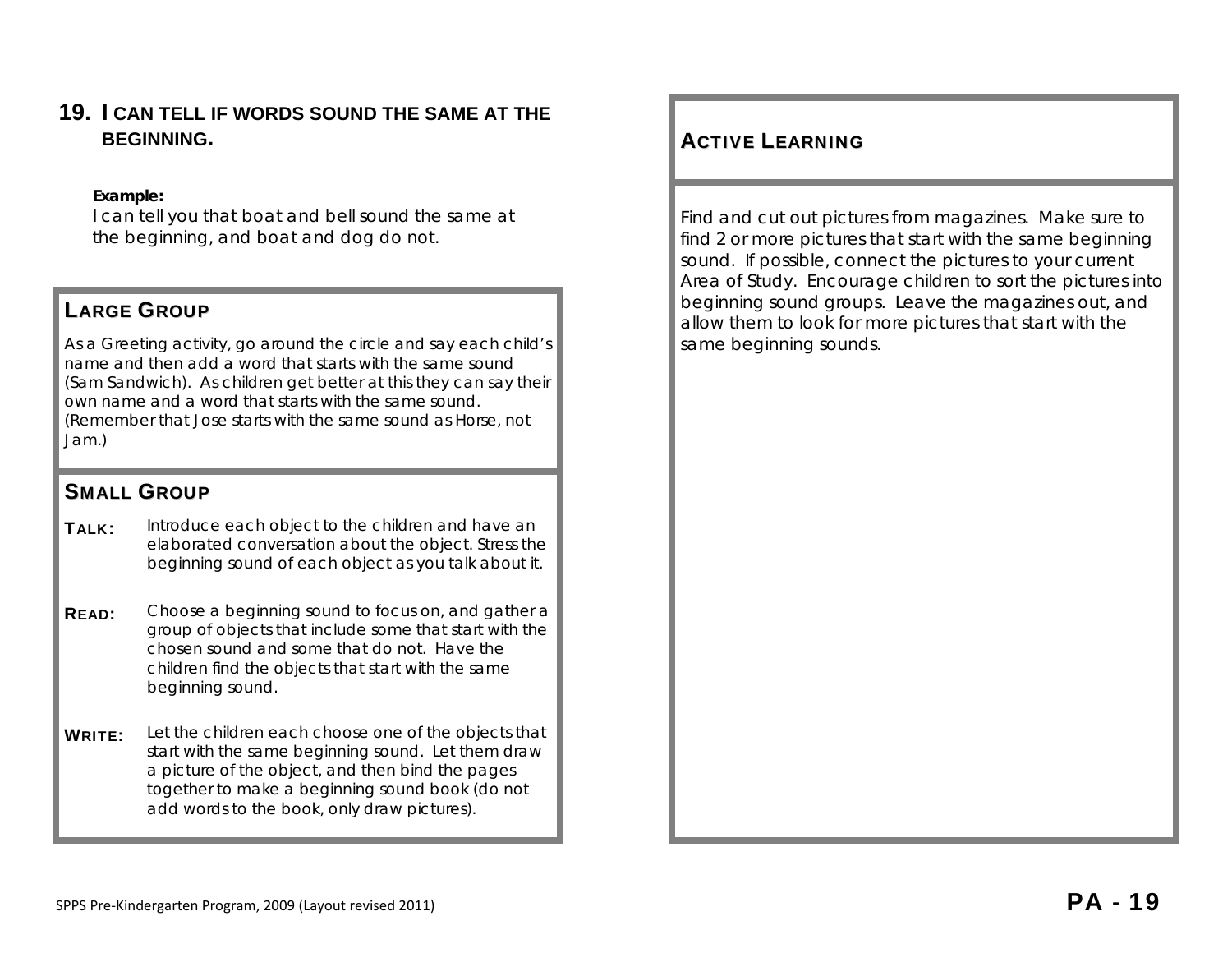## **20. I CAN SAY THE LAST SOUND IN A WORD.**

(FINAL AND ID)

#### **Example:**

I can tell you that the word boat has a /t/ sound at the end while the last sound in bell is /l/.

# **LARGE GROUP Sound. LARGE GROUP**

During a Transition time, play the final sound game, "I'm thinking of a word that ends with /t/." Take any word that they come up with that ends with the sound that you choose. If they can't come up with a word you can give them a clue, like "I ride in this when I go across the lake." "Yes, boat. Boat ends with a /t/. Can you hear it, boa/t/?"

## SMALL GROUP

- **TALK:** Lay pictures out on the table that have the same final sound. Have the children label the pictures and say what the last sound is that they hear in the word.
- **READ:** Go back through the pictures and say all the names listening for the same last sound.
- WRITE: Write the letter that says that sound. Help the children find all the words that have the same final sound. Draw more pictures of items that end with the same sound to add to the pile.

## **ACTIVE LEARNING**

Play a lotto game with the Small Group pictures. Be sure there are two pictures with the each ending sound. Begin with only four to five distinct sounds, that's eight to ten cards to start until they get better at identifying the ending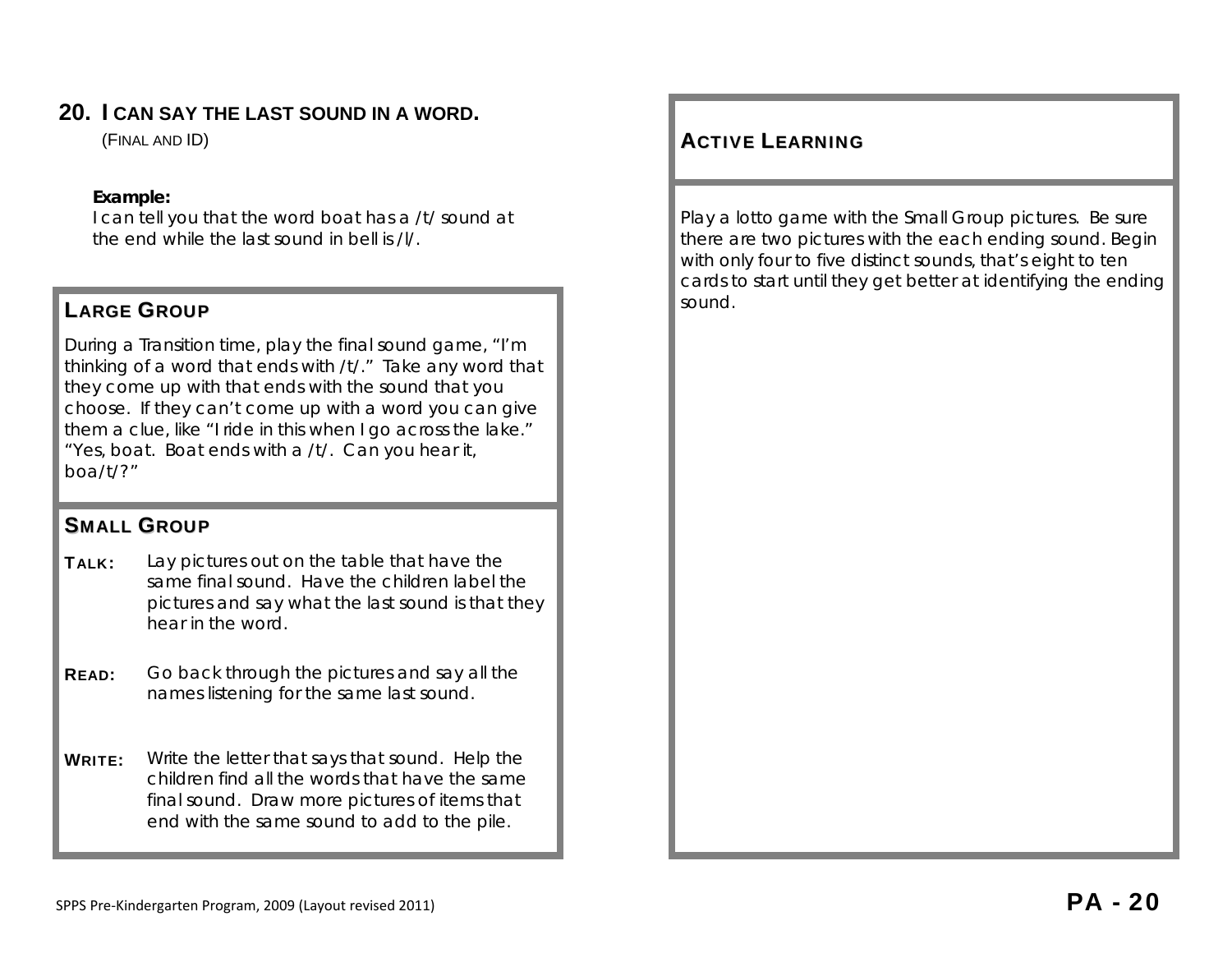# **21. I CAN TELL YOU THE SOUND A PARTICULAR**

**LETTER MAKES.** (SOUND/SYMBOL) ACTIVE

#### **Example:**

When my teacher asks me to say the sound of the letter B, I can say /b/.

# LARGE GROUP

Explain to the children that all letters have names AND they each make a certain sound. Give them some examples. B says /b/ like at the beginning of /b/all, ball. See if they can think of other words that start with the same sound…bat, bed, bike, etc.

Chant the phrase: "Letters, letters, letters have sounds. What is the sound of this letter?" Show the children a large printed letter and have them tell you the sound of that letter.

You can chant: "/b/, /b/…./b/, /b/,/b/,/b/ is the sound of this letter.

# SMALL GROUP

- **TALK:** (See Read below.) When they have a card, talk about the sound that each letter makes. Then point out that the sound of the letter is also the sound they hear at the beginning of their name.
- **READ:** Set out some letter cards on the table and have each child find the letter that matches the first letter in their name.
- **WRITE:** Have the children draw a picture of something else that starts with the same sound as their name.

# **ACTIVE LEARNING**

Set letters out on the table. With a tape or digital recorder, have children tape their voices making the sounds of the letters.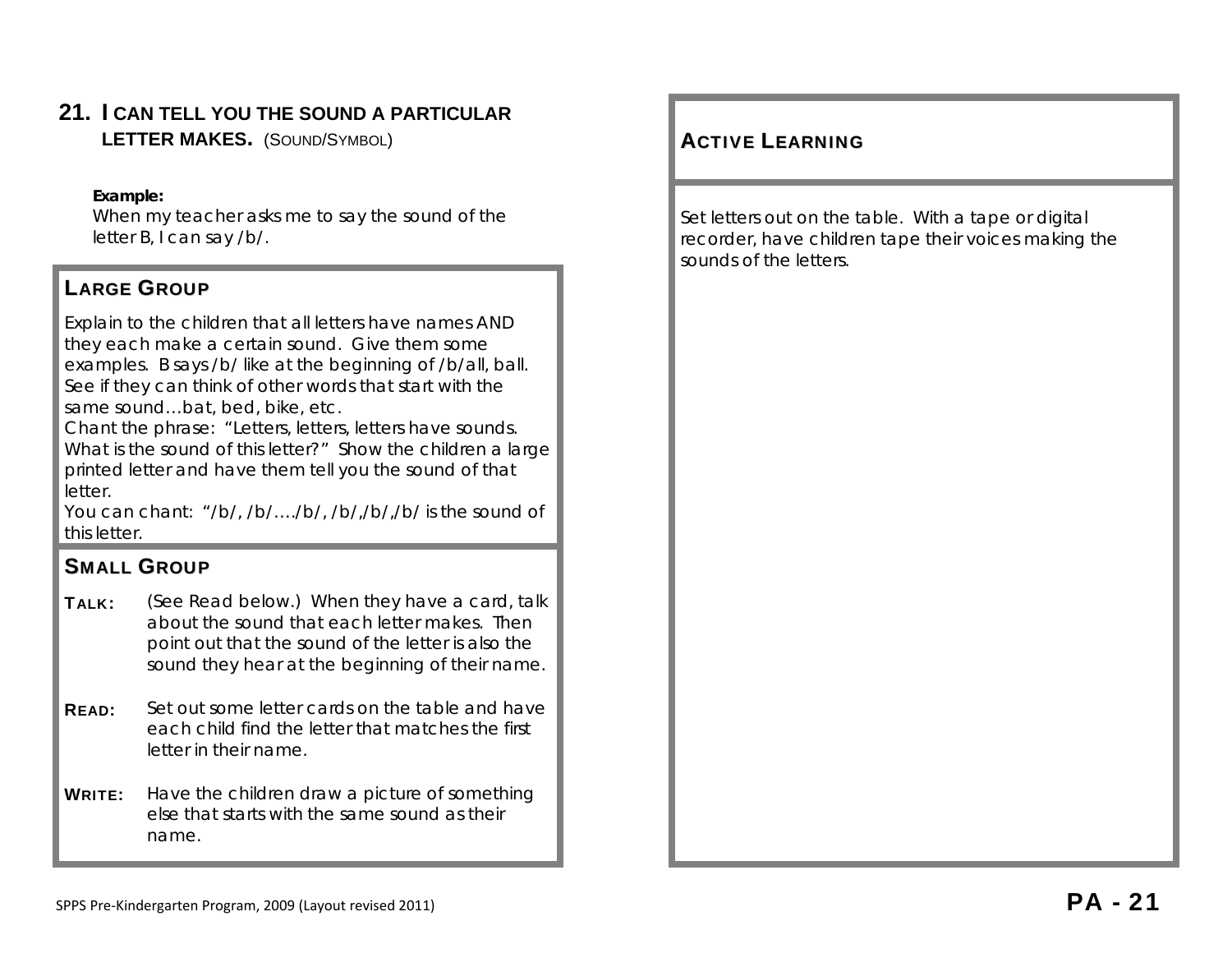# **22. I CAN COUNT THE SOUNDS IN WORDS.** (PHONEME

#### **Example:**

I can tell you that the word hat has three sounds, /h/ /a/ /t/.

# **LARGE GROUP**

During a Transition you could play another silly word game! Have the children tell you how many sounds are in the following words: hat, hike, mop, dog. Say the words slowly and help them count each sound. You can use your arm to highlight each sound as you say it. For example, when you say /h/ put your right hand on your left shoulder, when you say /a/ put your right hand on the middle of your left arm and when you say /t/ put your right hand on your left palm. The children can do the same thing to help them count out the sounds they hear.

# SMALL GROUP

TALK: READ: WRITE: Have the children write a story about a shared experience. Start by having them tell you things they remember about the experience. Write down the ideas they give you.

> When you get to a simple word with three or four distinct consonant sounds, have the children help you identify the sounds they hear. Say the word slowly and ask the children to tell you what sounds are in that word. Stop and count the sounds, /b/ /a/ /l/ the word ball has three sounds. If they know the sound symbol connections, you could ask them to tell you the letter that makes each sound and write the word together.

When your story is complete, go back and read it together. Highlight the words they sounded out together.

# COUNTING) **ACTIVE LEARNING**

Put some objects out with three or four sounds in their names. Have children say the words slowly and identify how many sounds each word has. Sort them by how many sounds they have.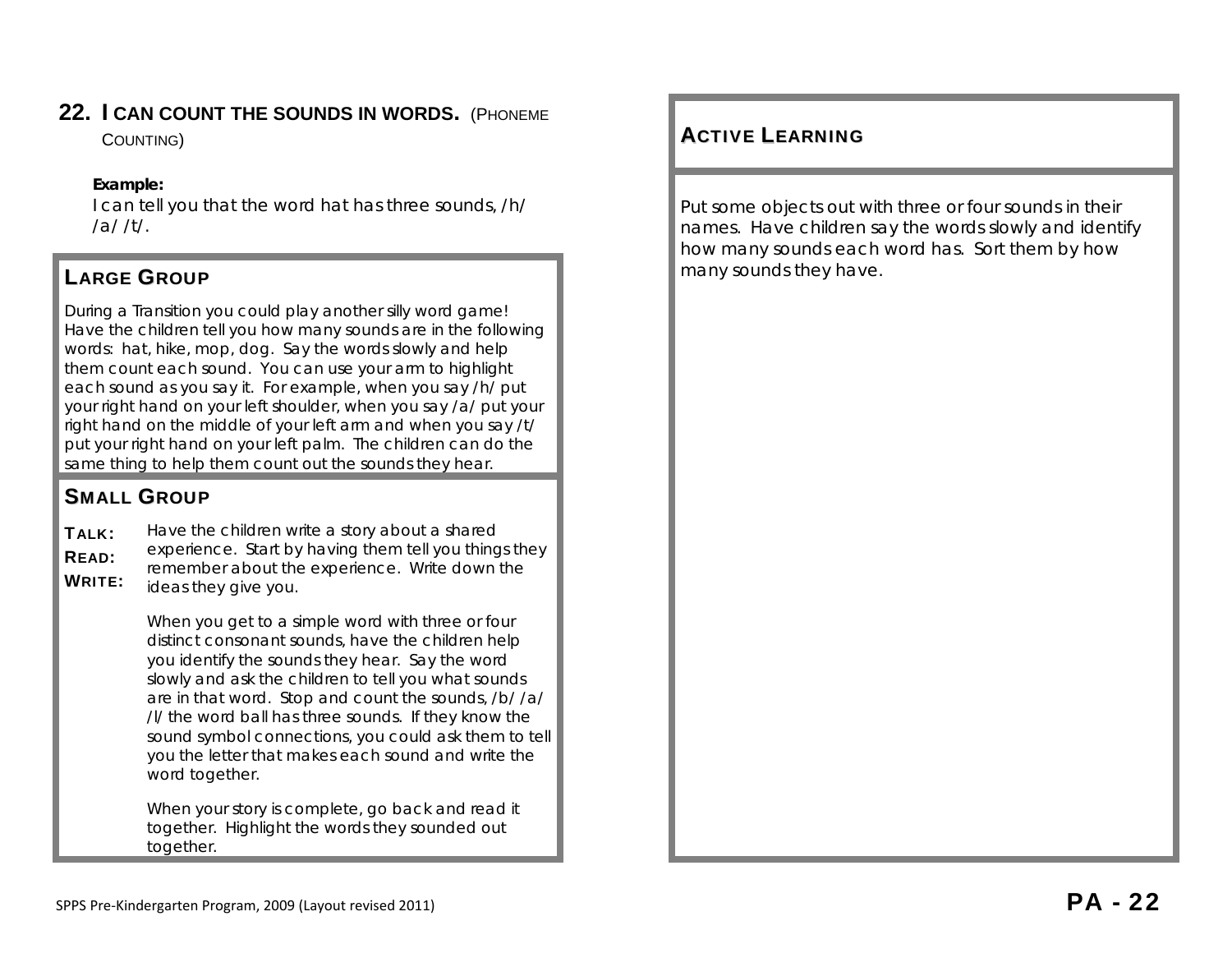# **23. I CAN TAKE APART A WORD BY SOUND.**

#### **Example:**

When a teacher asks me to say the sounds in the word cat, I can say /c/ /a/ /t/.

#### LARGE GROUP

Play another silly word game! "I know a word that has three sounds. The word is cat; the sounds are /c/ /a/ /t/." Say the word slowly again and have the children tell you what sounds they hear. You can ask them to tell you the first sound, next sound and last sound.

## SMALL GROUP

- **TALK:** Put some simple objects on the table that represent three sound words. Have the children name each object and tell you each sound they hear as they say the word slowly. Have them find other words with the same first sound, last sound or middle sound.
- **READ:** Go back and read the words they wrote (below) and match the word to the object.

WRITE: If the children you are working with know the sound symbol connections for these words, have them write the words down.

## ACTIVE LEARNING

Children who are ready to use this skill can write many words by listening to the sounds in those words. Help children in the Writing Center as they attempt to use sound spelling.

You can use boxes written on a page to represent each sound that you hear in a word, and then fill in the box with the letter each sound is represented by.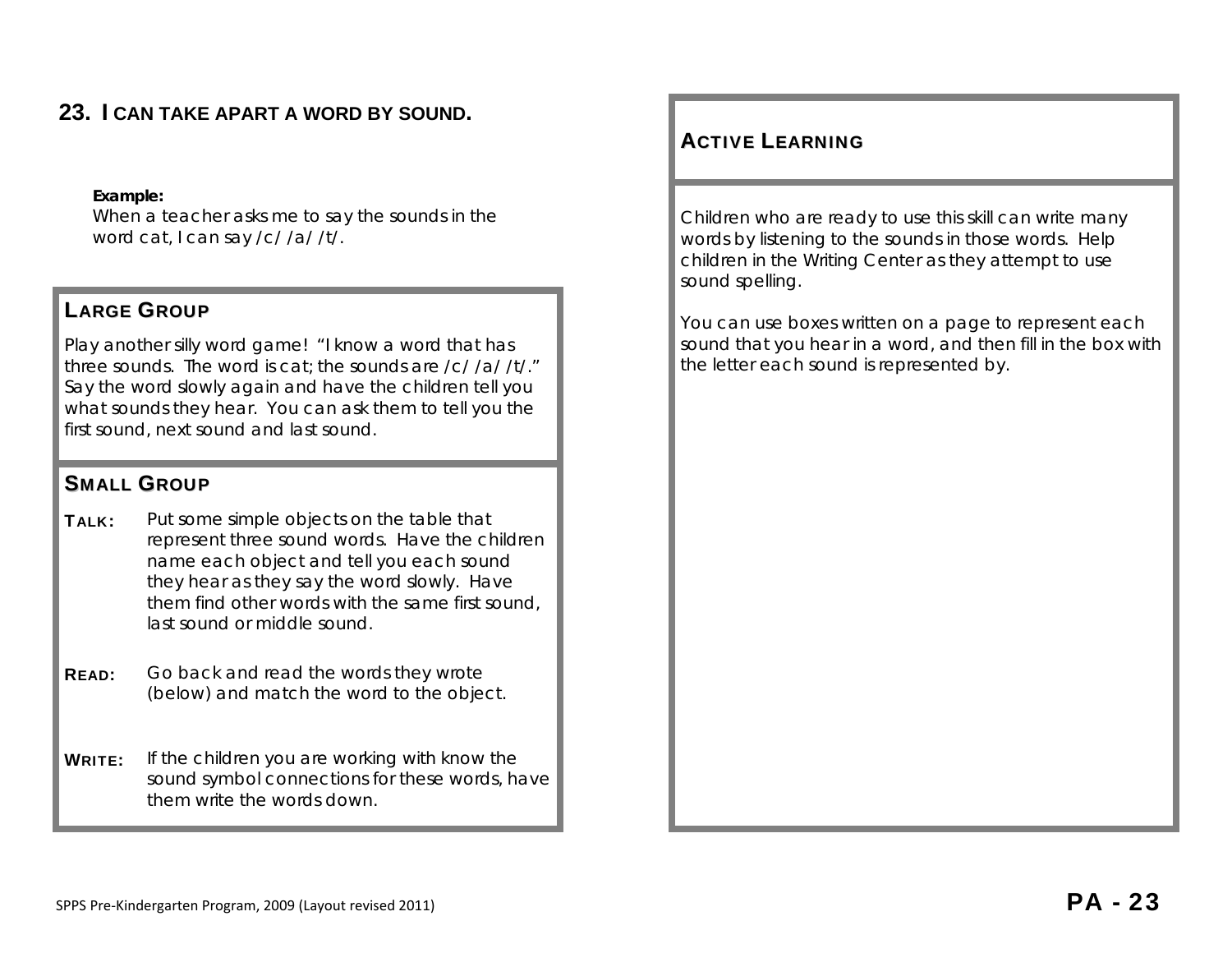# **24. I CAN PUT SOUNDS TOGETHER TO MAKE**

**WORDS.** (PHONEME BLENDING) ACTIVE

#### **Example:**

When my teacher says /d/ /o/ /g/, I can tell you that word is dog.

#### LARGE GROUP

Play another silly word game while you wait in line! "I'm thinking of a word that sounds like this, /p/ /a/ /n/." Have the children guess the word.

## SMALL GROUP

- TALK: Talk with the children about making words by putting sounds together. If you were going to make the word dog for example, you would use the sounds /d/ /o/ /g/ and put them all together to say dog.
- **READ:** Hide the list of words (below), and choosing carefully, say a word in sound segments and have the children put it together in a word. Do not start with words that have too many sounds.
- **WRITE:** Make a list of words with the children that they would like to make with sounds.

## **ACTIVE LEARNING**

Make a sound tape of simple words sounded out by phoneme and have the children match the sounds to a picture of that word.